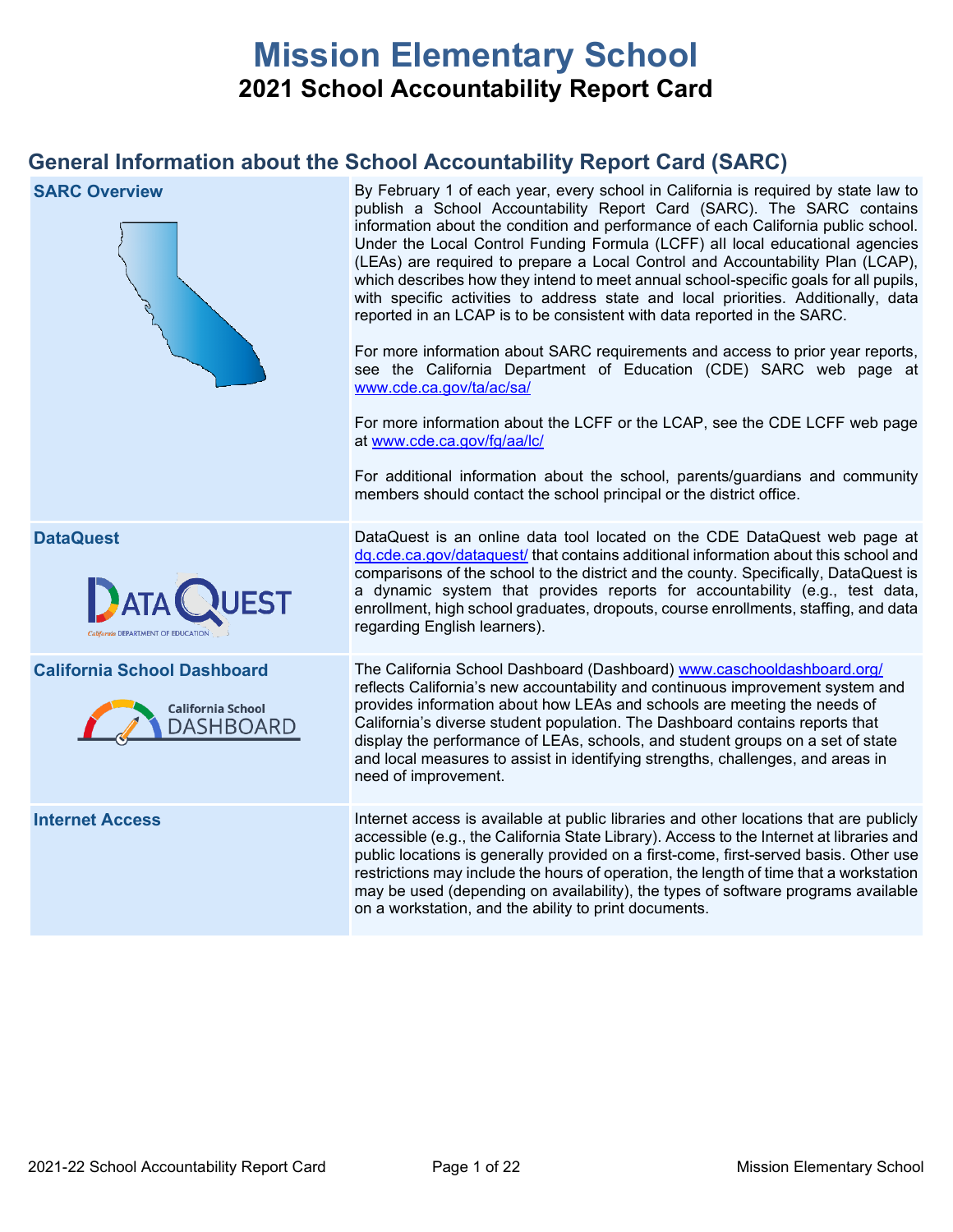# **2021-22 School Contact Information**

| AVAT AA OCHOOL OOHIGOL IIIIOHIIGHOIL              |                                  |  |  |  |
|---------------------------------------------------|----------------------------------|--|--|--|
| <b>School Name</b>                                | <b>Mission Elementary School</b> |  |  |  |
| <b>Street</b>                                     | 5555 Howard Street               |  |  |  |
| City, State, Zip                                  | Ontario, CA 91762                |  |  |  |
| <b>Phone Number</b>                               | 909-627-3010                     |  |  |  |
| <b>Principal</b>                                  | Rhonda O'Neil                    |  |  |  |
| <b>Email Address</b>                              | rhonda.oneil@omsd.net            |  |  |  |
| <b>School Website</b>                             |                                  |  |  |  |
| County-District-School (CDS) Code 3667819-6036354 |                                  |  |  |  |

| <b>2021-22 District Contact Information</b> |                                   |  |  |  |
|---------------------------------------------|-----------------------------------|--|--|--|
| <b>District Name</b>                        | Ontario-Montclair School District |  |  |  |
| <b>Phone Number</b>                         | $(909)$ 459-2500                  |  |  |  |
| Superintendent                              | Dr. James Q. Hammond              |  |  |  |
| <b>Email Address</b>                        | info@omsd.net                     |  |  |  |
| <b>District Website Address</b>             | https://www.omsd.net              |  |  |  |

### **2021-22 School Overview**

Mission Elementary School is a caring, student-centered learning environment which assures all students a superior education through a partnership between school and community. The staff at Mission is a dedicated group of professionals who are committed to providing a quality education in a motivating supportive atmosphere. We believe that learning is an ongoing process which begins at home, is supported and encouraged at school, and continues throughout a lifetime. We believe that every student will develop a positive self-image, a sense of self-discipline, respect for other people, academic independence, and effective communication skills. During the school day, teachers involve the students in many different activities, utilizing a great variety of strategies to ensure that all students learn, and to provide a rich and supportive classroom experience. A variety of other programs and services are offered at Mission. Students will have the opportunity to participate in our afterschool program, outdoor education, and extended learning opportunities.

### Vision

Mission Elementary School cultivates collaboration among staff, students, parents and the community to provide a safe, supportive environment where students will become proficient or advanced in all academic areas.

### Mission

Mission Elementary School guarantees each student a rigorous, comprehensive, standards-based education.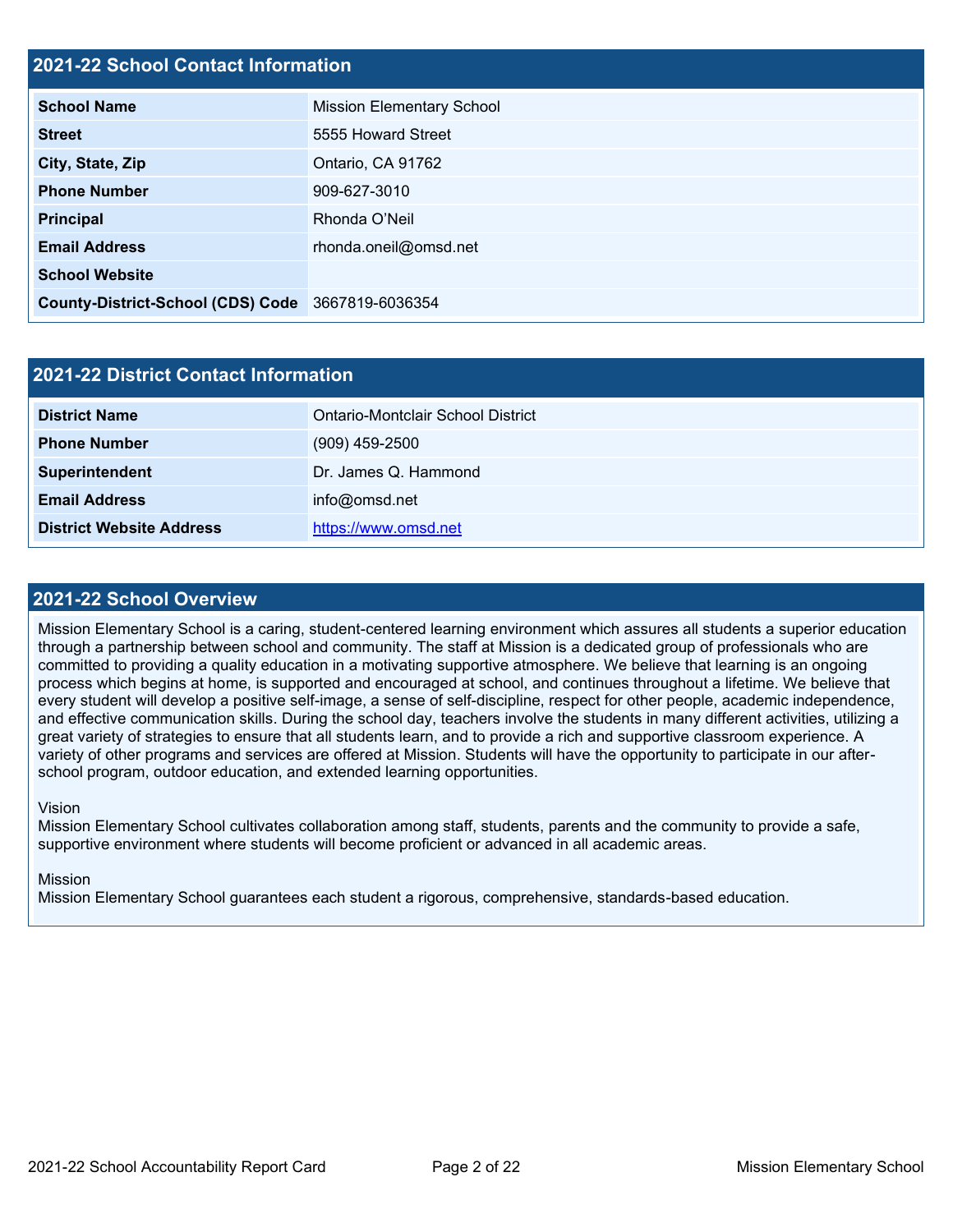# **About this School**

| 2020-21 Student Enrollment by Grade Level |                           |  |  |  |  |  |
|-------------------------------------------|---------------------------|--|--|--|--|--|
| <b>Grade Level</b>                        | <b>Number of Students</b> |  |  |  |  |  |
| Kindergarten                              | 83                        |  |  |  |  |  |
| Grade 1                                   | 86                        |  |  |  |  |  |
| Grade 2                                   | 85                        |  |  |  |  |  |
| Grade 3                                   | 80                        |  |  |  |  |  |
| Grade 4                                   | 70                        |  |  |  |  |  |
| Grade 5                                   | 88                        |  |  |  |  |  |
| Grade 6                                   | 101                       |  |  |  |  |  |
| <b>Total Enrollment</b>                   | 593                       |  |  |  |  |  |

# **2020-21 Student Enrollment by Student Group**

| <b>Student Group</b>                   | <b>Percent of Total Enrollment</b> |
|----------------------------------------|------------------------------------|
| <b>Female</b>                          | 46.5                               |
| <b>Male</b>                            | 53.5                               |
| American Indian or Alaska Native       | 0.8                                |
| <b>Asian</b>                           | $\mathbf{1}$                       |
| <b>Black or African American</b>       | 2.9                                |
| <b>Filipino</b>                        | 0.3                                |
| <b>Hispanic or Latino</b>              | 90.7                               |
| <b>Two or More Races</b>               | 0.8                                |
| <b>White</b>                           | 3.4                                |
| <b>English Learners</b>                | 34.2                               |
| <b>Foster Youth</b>                    | 1                                  |
| <b>Homeless</b>                        | 5.6                                |
| <b>Socioeconomically Disadvantaged</b> | 92.1                               |
| <b>Students with Disabilities</b>      | 16.5                               |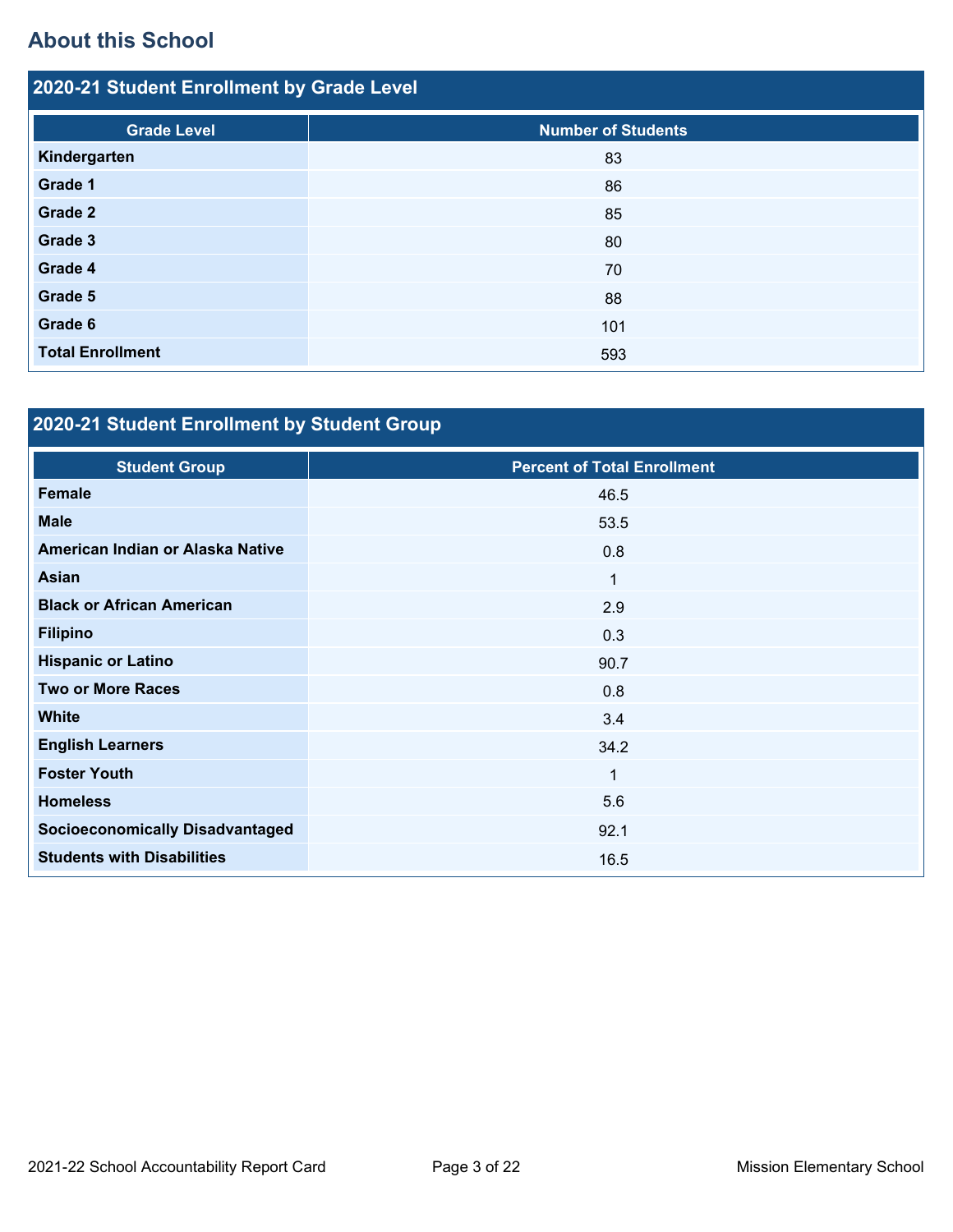# **A. Conditions of Learning State Priority: Basic**

The SARC provides the following information relevant to the State priority: Basic (Priority 1):

- Degree to which teachers are appropriately assigned and fully credentialed in the subject area and for the pupils they are teaching;
	- Pupils have access to standards-aligned instructional materials; and
- School facilities are maintained in good repair

Note: For more information refer to the Updated Teacher Equity Definitions web page at<https://www.cde.ca.gov/pd/ee/teacherequitydefinitions.asp>

### **2019-20 Teacher Preparation and Placement**

| <b>Authorization/Assignment</b>                                                                 | 2019-20 |
|-------------------------------------------------------------------------------------------------|---------|
| Fully (Preliminary or Clear) Credentialed for Subject and Student Placement (properly assigned) |         |
| Intern Credential Holders Properly Assigned                                                     |         |
| Teachers Without Credentials and Misassignments ("ineffective" under ESSA)                      |         |
| Credentialed Teachers Assigned Out-of-Field ("out-of-field" under ESSA)                         |         |
| <b>Unknown</b>                                                                                  |         |
| <b>Total Teaching Positions</b>                                                                 |         |
|                                                                                                 |         |

Note: The data in this table is based on Full Time Equivalent (FTE) status. One FTE equals one staff member working full time; one FTE could also represent two staff members who each work 50 percent of full time. Additionally, an assignment is defined as a position that an educator is assigned to based on setting, subject, and grade level. An authorization is defined as the services that an educator is authorized to provide to students.

# **2019-20 Teachers Without Credentials and Misassignments (considered "ineffective" under ESSA)**

| <b>Authorization/Assignment</b>                              | 2019-20 |  |
|--------------------------------------------------------------|---------|--|
| <b>Permits and Waivers</b>                                   |         |  |
| <b>Misassignments</b>                                        |         |  |
| <b>Vacant Positions</b>                                      |         |  |
| <b>Total Teachers Without Credentials and Misassignments</b> |         |  |

# **2019-20 Credentialed Teachers Assigned Out-of-Field (considered "out-of-field" under ESSA)**

| <b>Indicator</b>                                       | 2019-20 |
|--------------------------------------------------------|---------|
| Credentialed Teachers Authorized on a Permit or Waiver |         |
| <b>Local Assignment Options</b>                        |         |
| <b>Total Out-of-Field Teachers</b>                     |         |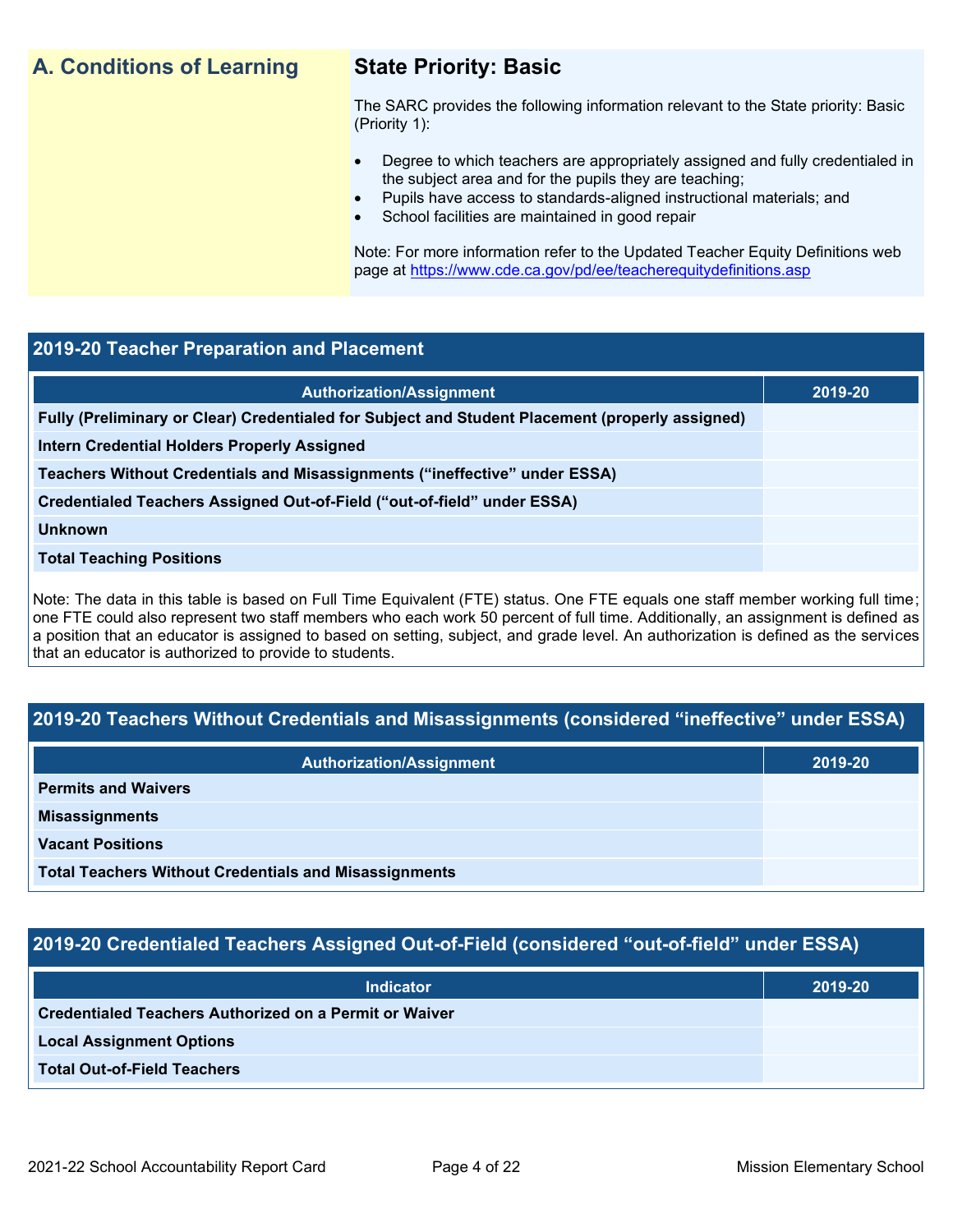### **2019-20 Class Assignments**

| <b>Indicator</b>                                                                                                                                    | 2019-20 |
|-----------------------------------------------------------------------------------------------------------------------------------------------------|---------|
| <b>Misassignments for English Learners</b><br>(a percentage of all the classes with English learners taught by teachers that are misassigned)       |         |
| No credential, permit or authorization to teach<br>(a percentage of all the classes taught by teachers with no record of an authorization to teach) |         |

# **2021-22 Quality, Currency, Availability of Textbooks and Other Instructional Materials**

On an annual basis, the San Bernardino County Superintendent of Schools conducts Williams visits to monitored school sites to evaluate sufficiency of instructional materials and to ensure that school site facilities are in good repair. At the time of publishing, a facilities inspection had not been conducted for the 2020-21 school year as this site was not offering in-person instruction due to COVID-19. A visit will be conducted once the site resumes in-person learning.

### **Year and month in which the data were collected August 2020** August 2020

| <b>Subject</b>                | <b>Textbooks and Other Instructional Materials/year of</b><br><b>Adoption</b>                                                                                                                                                                                                                                                                                                                                                                                                        | <b>From</b><br><b>Most</b><br><b>Recent</b><br><b>Adoption</b> | <b>Percent</b><br><b>Students</b><br><b>Lacking Own</b><br><b>Assigned</b><br>Copy |
|-------------------------------|--------------------------------------------------------------------------------------------------------------------------------------------------------------------------------------------------------------------------------------------------------------------------------------------------------------------------------------------------------------------------------------------------------------------------------------------------------------------------------------|----------------------------------------------------------------|------------------------------------------------------------------------------------|
| <b>Reading/Language Arts</b>  | TK Big Day (Houghton-Mifflin-Harcourt) - Adopted 2016<br>K-6 Wonders (McGraw-Hill) - Adopted 2016                                                                                                                                                                                                                                                                                                                                                                                    | Yes                                                            | 0%                                                                                 |
| <b>Mathematics</b>            | TK-8 - Eureka Math (Great Minds)- Adopted 2015* and then<br>in 2018* for Dual Immersion program.<br>K-8 mathematics materials were selected by OMSD<br>stakeholders to adopt due to the level of rigor of the program<br>and a strong alignment with the California State Standards.<br>*TK mathematics materials are from the most recent local<br>adoption.<br>Integrated Math, High School Credit Course, Houghton Mifflin<br>Harcourt, Integrated Math I, 2015 adopted May, 2020 | <b>No</b>                                                      | 0%                                                                                 |
| <b>Science</b>                | TK- Big Day Houghton-Mifflin- Adopted 2016<br>K-5 California Inspire Science (McGraw Hill) - Adopted 2019<br>6-8 California Inspire Science-Preferred Integrated (McGraw<br>Hill) - Adopted 2019                                                                                                                                                                                                                                                                                     | Yes                                                            | 0%                                                                                 |
| <b>History-Social Science</b> | TK Big Day (Houghton-Mifflin-Harcourt) - Adopted 2016<br>K-5 California Vistas (Macmillan/McGraw-Hill) - Adopted<br>2006*<br>6-8 My World Interactive (Pearson) - Adopted 2018<br>*K-5 History/Social Science materials are not from the most<br>recent state adoption; however, the district has determined<br>through local review that the materials are still aligned to<br>current state standards.                                                                             | Yes                                                            | 0%                                                                                 |
| <b>Foreign Language</b>       | *Spanish II S, High School Credit Course, Vista, Imagina, 4th<br>Edition, adopted May 2020 - *Not from the most recent state<br>adoption.<br>Spanish for Native Speakers, McDougal Littel, Tu Mundo,<br>2008, adopted July 2008<br>Beginning Spanish, Prentice Hall, Realidades, 2008, adopted<br><b>July 2008</b>                                                                                                                                                                   | Yes                                                            | 0%                                                                                 |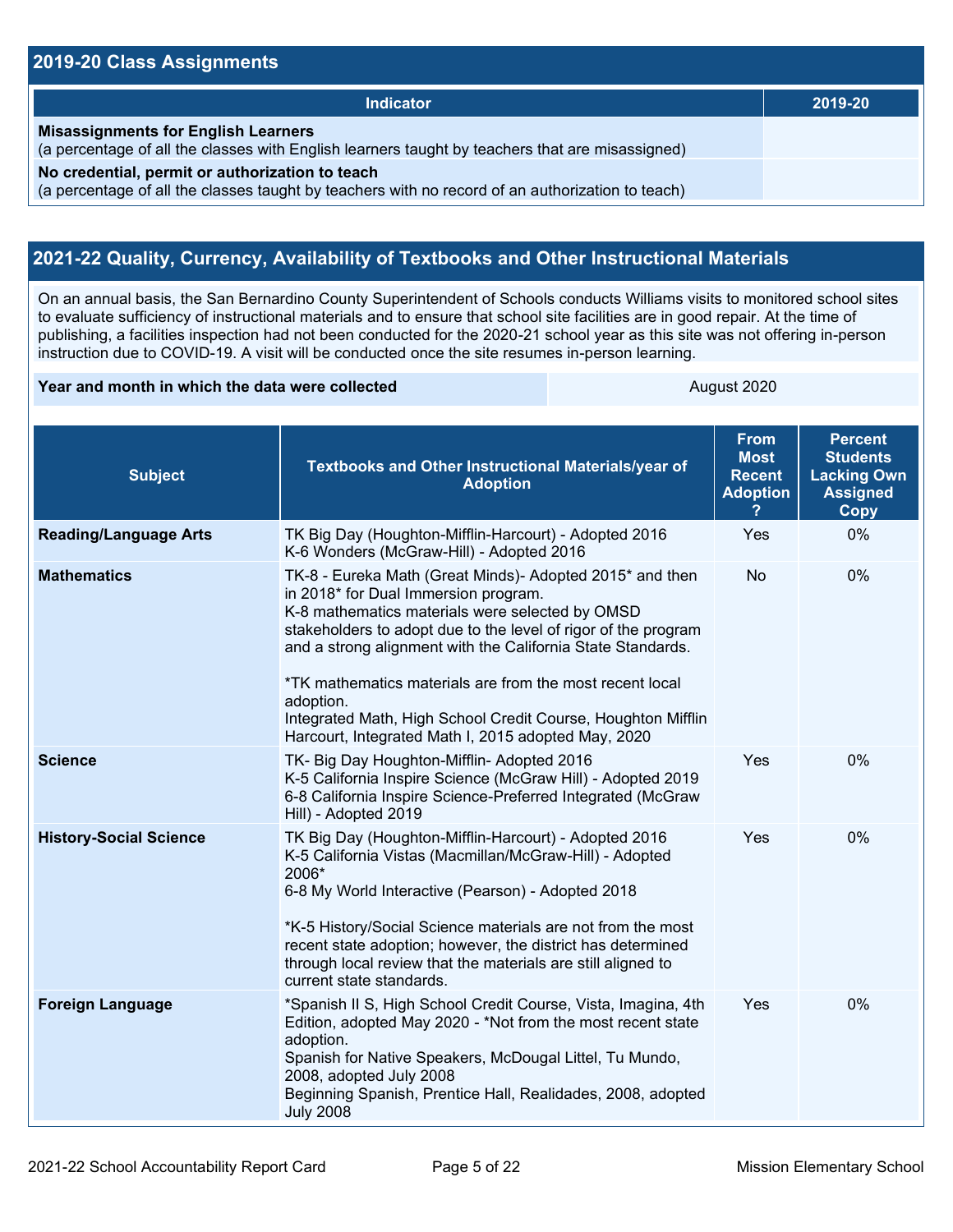| <b>Health</b>                     | K-8 Focus on You (Charles Merrill Publishing) - Adopted<br>1984                                                                                                                                                                                  | No. | $0\%$ |
|-----------------------------------|--------------------------------------------------------------------------------------------------------------------------------------------------------------------------------------------------------------------------------------------------|-----|-------|
| <b>Visual and Performing Arts</b> | TK-6 Theatre Arts Connection (SRA/McGraw-Hill) - Adopted<br>2008<br>TK-6 Art Connection (SRA/McGraw-Hill) - Adopted 2008<br>TK-8 CA Spotlight on Music (McGraw-Hill) - Adopted 2008<br>6-8 Middle School Art Series (McGraw-Hill) - Adopted 2008 | Yes | 0%    |

### **School Facility Conditions and Planned Improvements**

The Mission Campus has adequate classroom, staff and ancillary spaces which includes:

- 28 classrooms (sufficient for each class to have its own room)
- A Staff Lounge with bathrooms
- Workroom for teachers
- Two areas for students to eat, a Multipurpose room and covered patio area for approximately 200 hundred students
- 9 bathrooms for students around campus
- 2 separate playgrounds for primary/upper each has its own field and a separate basketball area and grass area.

There are no current or planned facility improvements.

To promote safety, Mission Elementary School is a closed campus; gates are closed during the school day and visitors must enter through the main office to sign in at the front desk prior to entering school premises. Visitors must present their California ID, and staff must present their district badges. Mission Elementary School offers student supervision before school, during school and after school. Supervision in the mornings is done by the administrative team, support team and proctors. Recess duty supervision is offered by teachers and proctors. Adult proctors supervise lunch and lunch recess. After school supervision is offered by the administration team, support staff as well as teachers.

The district governing board has adopted cleaning standards for all schools in the district and Mission School is maintained in a manner that assures it is clean and in good working order. The principal works with the three-member custodial staff to develop cleaning schedules to ensure all classrooms, offices, and restrooms are cleaned daily, and restroom checks are done periodically throughout the day. Staff and students work together to maintain a clean and orderly school of which all can be proud. The district takes great efforts to ensure that all schools are clean, safe and functional. Site and district maintenance and grounds staff make sure that the work necessary to keep the school in good repair and aesthetically pleasing are completed in a timely manner. A work order process is used to ensure efficient service and that emergency repairs related to staff and student safety are given the highest priority.

To assist in this effort, the district's Operations Department conducts an annual in-depth evaluation of each school to determine the condition of the facilities and identify situations that need maintenance, repair or an upgrade. The district uses a facility survey instrument developed by the State of California Office of Public School Construction to assist with the data gathering during the inspections. All findings are shared with the principal and work orders for needed repairs are created at that time. The results of this survey are available at the school office or the district office. The state inspection mandated under the Williams Settlement was last completed August 31, 2021. The report was forwarded to the Superintendent of Schools. No areas of concern or deficiencies were noted by the team.

| Year and month of the most recent FIT report         |                   |             | August 31, 2021 |                                                                                                                                                                                |
|------------------------------------------------------|-------------------|-------------|-----------------|--------------------------------------------------------------------------------------------------------------------------------------------------------------------------------|
| <b>System Inspected</b>                              | Rate<br>Good Fair | Rate   Rate | Poor            | <b>Repair Needed and Action Taken or Planned</b>                                                                                                                               |
| <b>Systems:</b><br>Gas Leaks, Mechanical/HVAC, Sewer | X                 |             |                 |                                                                                                                                                                                |
| Interior:<br><b>Interior Surfaces</b>                | X                 |             |                 | • Health Office: Ceiling tiles are damaged,<br>loose, missing or stained (remedied<br>8/31/21<br>• Library: Cabinets or counters are<br>damaged or broken (remedied<br>8/31/21 |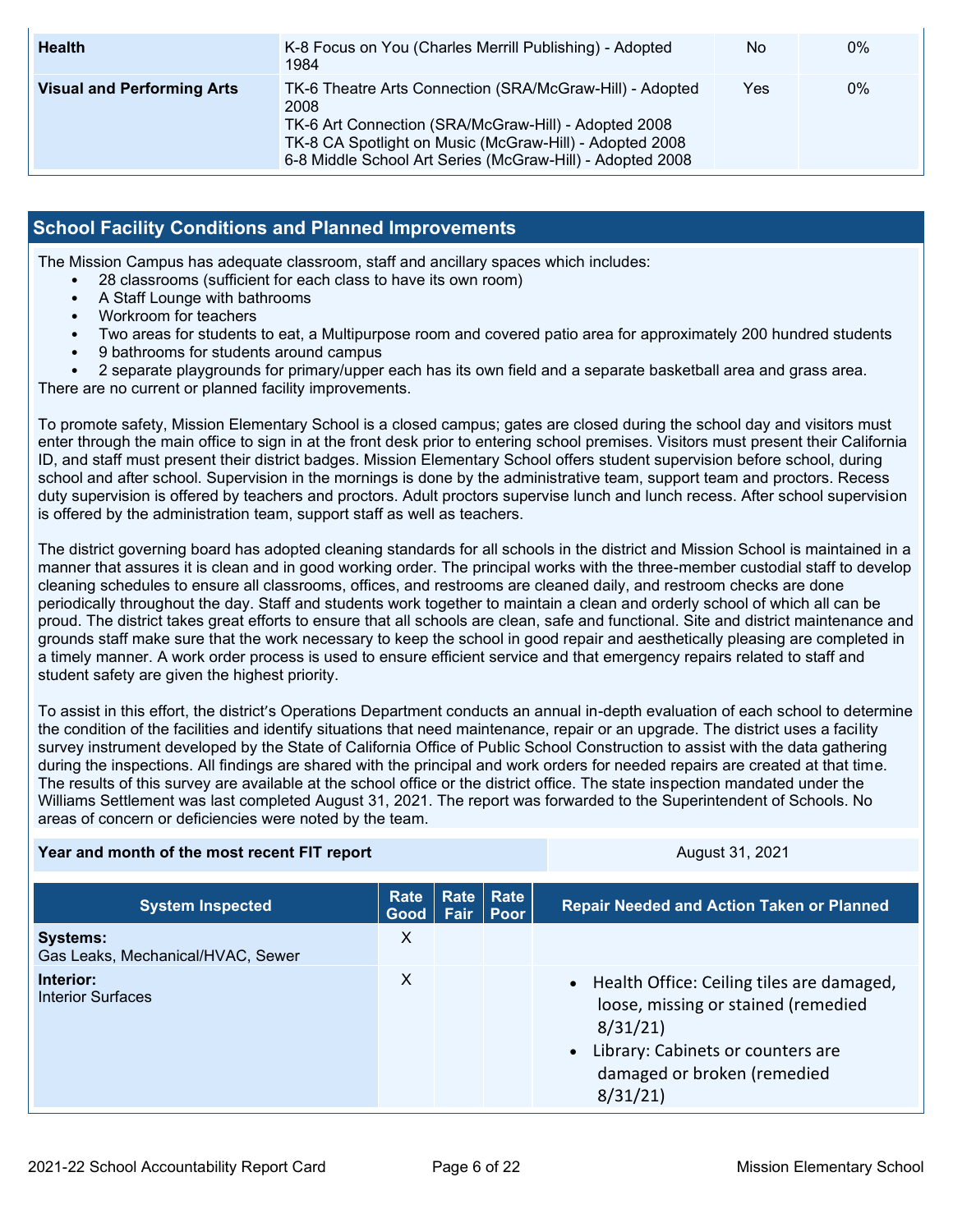| <b>School Facility Conditions and Planned Improvements</b>                    |                |  |                                                                                                                                                                                                                                                                                                                                                                                                                                                                                                                                                                                                                                                                                                                                                                                                                                                                                                   |  |
|-------------------------------------------------------------------------------|----------------|--|---------------------------------------------------------------------------------------------------------------------------------------------------------------------------------------------------------------------------------------------------------------------------------------------------------------------------------------------------------------------------------------------------------------------------------------------------------------------------------------------------------------------------------------------------------------------------------------------------------------------------------------------------------------------------------------------------------------------------------------------------------------------------------------------------------------------------------------------------------------------------------------------------|--|
|                                                                               |                |  | Library: Permanent furniture broken or<br>damaged (remedied 8/31/21)                                                                                                                                                                                                                                                                                                                                                                                                                                                                                                                                                                                                                                                                                                                                                                                                                              |  |
| <b>Cleanliness:</b><br>Overall Cleanliness, Pest/Vermin Infestation           | X              |  | Main Office Area: Unsecured items are<br>$\bullet$<br>stored too high and pose a safety<br>hazard (remedied 8/31/21)<br>Multi-purpose Room: Area improperly<br>used for storage (remedied 8/31/21)<br>Grounds: Gopher holes, trip hazards (work order<br>#221259 remedied 12/3/21)                                                                                                                                                                                                                                                                                                                                                                                                                                                                                                                                                                                                                |  |
| <b>Electrical</b>                                                             | X              |  |                                                                                                                                                                                                                                                                                                                                                                                                                                                                                                                                                                                                                                                                                                                                                                                                                                                                                                   |  |
| <b>Restrooms/Fountains:</b><br>Restrooms, Sinks/ Fountains                    | X              |  | Grounds: Sink/fountain is not working properly<br>(work order 221616 remedied 9/1/2021                                                                                                                                                                                                                                                                                                                                                                                                                                                                                                                                                                                                                                                                                                                                                                                                            |  |
| Safety:<br>Fire Safety, Hazardous Materials                                   | $\pmb{\times}$ |  | MPR- Maintenance products not stored properly<br>(remedied $8/31/21$ )                                                                                                                                                                                                                                                                                                                                                                                                                                                                                                                                                                                                                                                                                                                                                                                                                            |  |
| <b>Structural:</b><br>Structural Damage, Roofs                                | X              |  |                                                                                                                                                                                                                                                                                                                                                                                                                                                                                                                                                                                                                                                                                                                                                                                                                                                                                                   |  |
| <b>External:</b><br>Playground/School Grounds, Windows/<br>Doors/Gates/Fences | X              |  | Grounds: open "S" hooks, protruding bolt ends,<br>shar points or edges in play/sports equipment<br>(work order #221611 remedied 9/24/21)<br>Grounds: significant holes and deterioration-trip<br>hazard (work order #221297 remedy in progress)<br>Grounds: Windows are boarded up (work order<br>#221295 remedied 8/25/21)<br>Grounds: Seating and/or tables are broken,<br>damaged or deteriorating (work order #221710<br>remedied 9/1/21)<br>Quad: Seating and/or tables are broken,<br>damaged or deteriorating (work order #221725<br>remedied 9/1/21)<br>Grounds: Play/sports equipment is broken,<br>damaged or deteriorating (work order and<br>remedy pending)<br>Grounds: Low hanging or broken tree branches<br>pose a safety issue (work order #221722<br>remedied 10/13/21)<br>Grounds: Overgrown vegetation poses a<br>trip/safety hazard (work order #221238<br>remedied 8/26/21) |  |

| <b>Overall Facility Rate</b> |      |      |      |  |  |  |  |
|------------------------------|------|------|------|--|--|--|--|
| <b>Exemplary</b>             | Good | Fair | Poor |  |  |  |  |
|                              |      |      |      |  |  |  |  |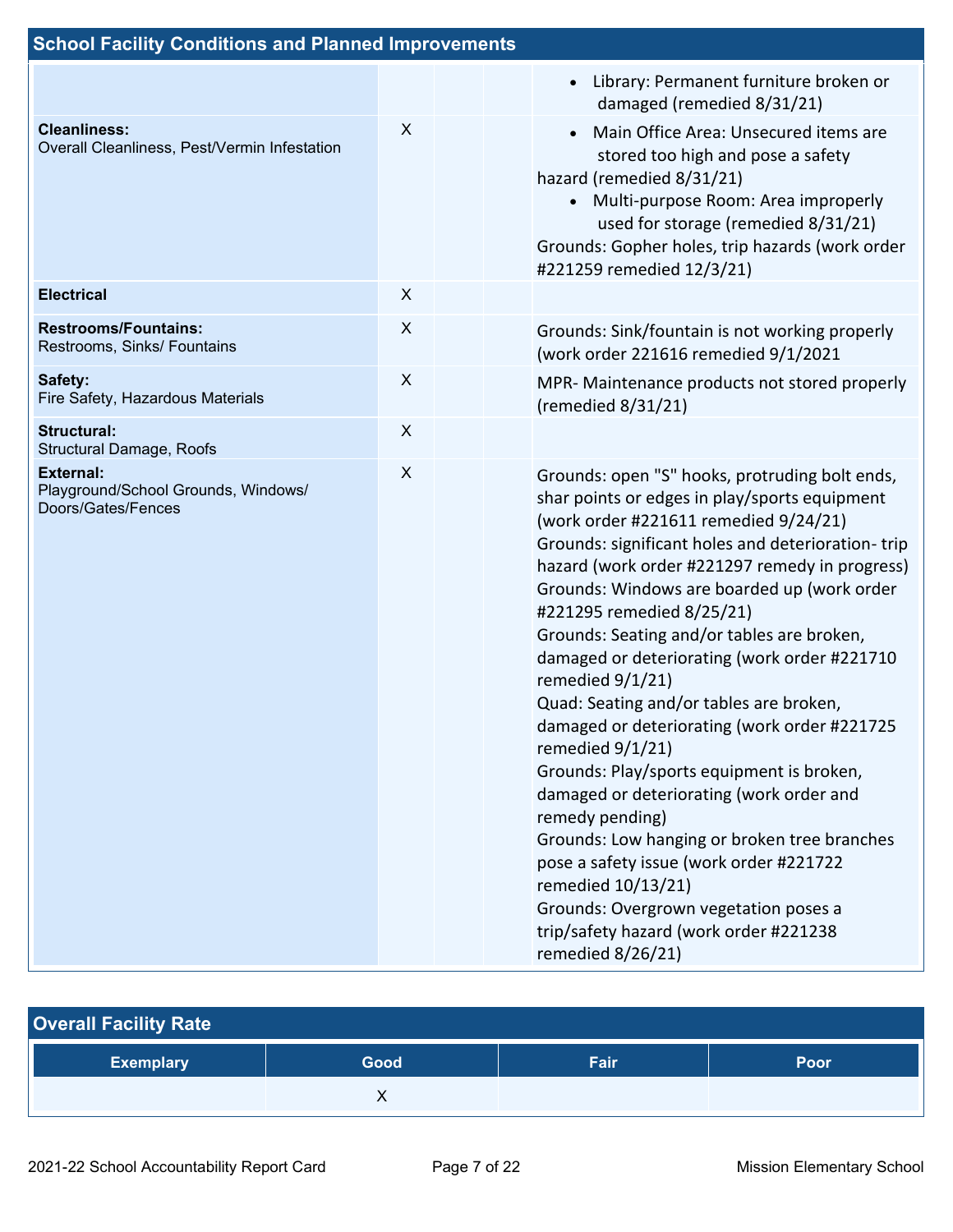# **B. Pupil Outcomes State Priority: Pupil Achievement**

The SARC provides the following information relevant to the State priority: Pupil Achievement (Priority 4):

### **Statewide Assessments**

(i.e., California Assessment of Student Performance and Progress [CAASPP] System includes the Smarter Balanced Summative Assessments for students in the general education population and the California Alternate Assessments [CAAs] for English language arts/literacy [ELA] and mathematics given in grades three through eight and grade eleven. Only eligible students may participate in the administration of the CAAs. CAAs items are aligned with alternate achievement standards, which are linked with the Common Core State Standards [CCSS] for students with the most significant cognitive disabilities).

The CAASPP System encompasses the following assessments and student participation requirements:

- 1. **Smarter Balanced Summative Assessments and CAAs for ELA** in grades three through eight and grade eleven.
- 2. **Smarter Balanced Summative Assessments and CAAs for mathematics** in grades three through eight and grade eleven.
- 3. **California Science Test (CAST) and CAAs for Science** in grades five, eight, and once in high school (i.e., grade ten, eleven, or twelve).

### **SARC Reporting in the 2020-2021 School Year Only**

Where the most viable option, LEAs were required to administer the statewide summative assessment in ELA and mathematics. Where a statewide summative assessment was not the most viable option for the LEA (or for one or more gradelevel[s] within the LEA) due to the pandemic, LEAs were allowed to report results from a different assessment that met the criteria established by the State Board of Education (SBE) on March 16, 2021. The assessments were required to be:

- Aligned with CA CCSS for ELA and mathematics;
- Available to students in grades 3 through 8, and grade 11; and
- Uniformly administered across a grade, grade span, school, or district to all eligible students.

### **Options**

Note that the CAAs could only be administered in-person following health and safety requirements. If it was not viable for the LEA to administer the CAAs in person with health and safety guidelines in place, the LEA was directed to not administer the tests. There were no other assessment options available for the CAAs. Schools administered the Smarter Balanced Summative Assessments for ELA and mathematics, other assessments that meet the SBE criteria, or a combination of both, and they could only choose one of the following:

- Smarter Balanced ELA and mathematics summative assessments;
- Other assessments meeting the SBE criteria; or
- Combination of Smarter Balanced ELA and mathematics summative assessments and other assessments.

The percentage of students who have successfully completed courses that satisfy the requirements for entrance to the University of California and the California State University, or career technical education sequences or programs of study.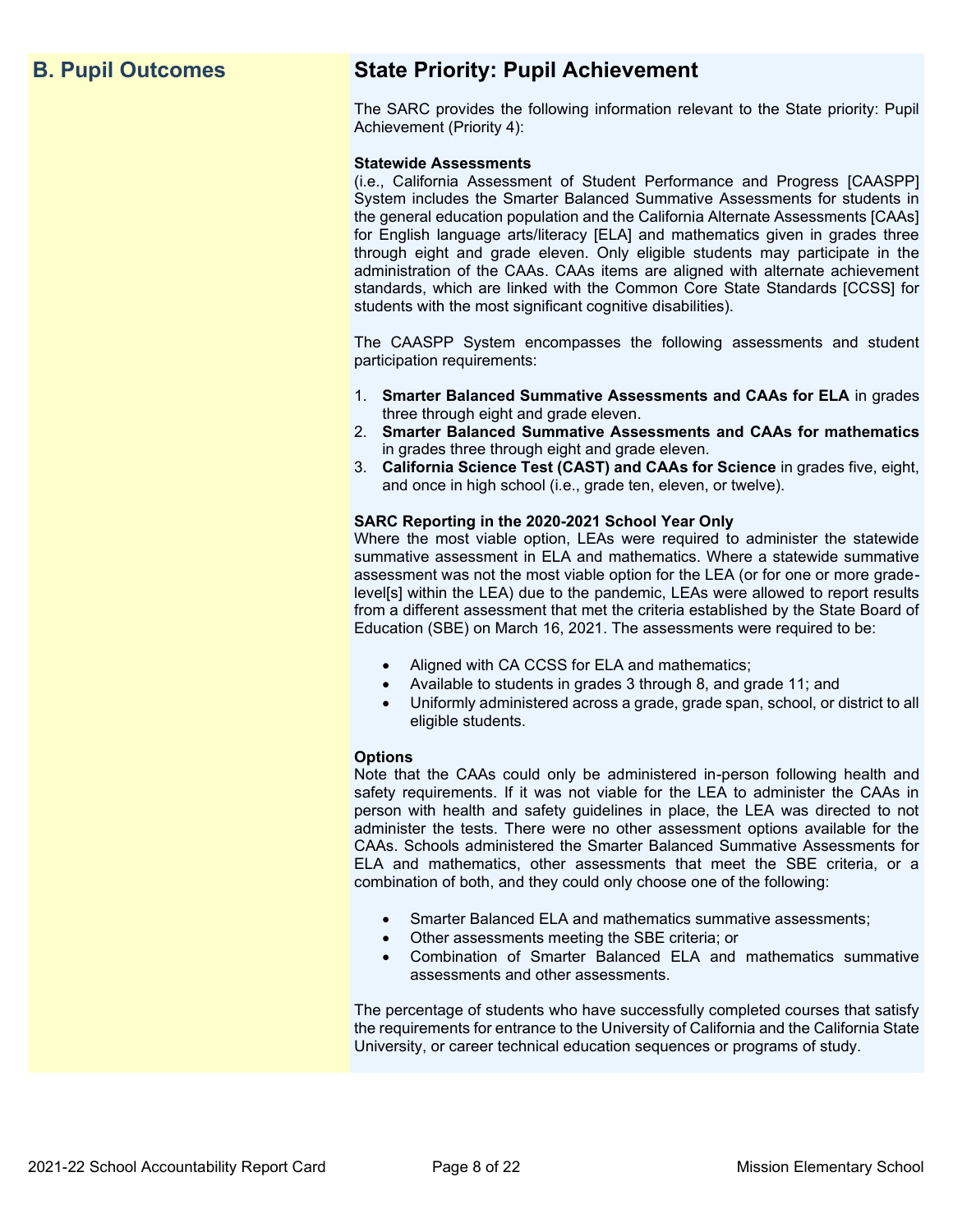### **Percentage of Students Meeting or Exceeding the State Standard on CAASPP**

This table displays CAASPP test results in ELA and mathematics for all students grades three through eight and grade eleven taking and completing a state-administered assessment.

The 2019-2020 data cells with N/A values indicate that the 2019-2020 data are not available due to the COVID-19 pandemic and resulting summative test suspension. The Executive Order N-30-20 was issued which waived the assessment, accountability, and reporting requirements for the 2019-2020 school year.

The 2020-2021 data cells have N/A values because these data are not comparable to other year data due to the COVID-19 pandemic during the 2020-2021 school year. Where the CAASPP assessments in ELA and/or mathematics is not the most viable option, the LEAs were allowed to administer local assessments. Therefore, the 2020-2021 data between school years for the school, district, state are not an accurate comparison. As such, it is inappropriate to compare results of the 2020-2021 school year to other school years.

| <b>Subject</b>                                                       | <b>School</b><br>2019-20 | <b>School</b><br>2020-21 | <b>District</b><br>2019-20 | <b>District</b><br>2020-21 | <b>State</b><br>2019-20 | <b>State</b><br>2020-21 |
|----------------------------------------------------------------------|--------------------------|--------------------------|----------------------------|----------------------------|-------------------------|-------------------------|
| <b>English Language Arts/Literacy</b><br>$\left($ grades 3-8 and 11) | N/A                      | N/A                      | N/A                        | N/A                        | N/A                     | N/A                     |
| <b>Mathematics</b><br>$(grades 3-8 and 11)$                          | N/A                      | N/A                      | N/A                        | N/A                        | N/A                     | N/A                     |

## **2020-21 CAASPP Test Results in ELA by Student Group**

This table displays CAASPP test results in ELA by student group for students grades three through eight and grade eleven taking and completing a state-administered assessment. The CDE will populate this table for schools in cases where the school administered the CAASPP assessment. In cases where the school administered a local assessment instead of CAASPP, the CDE will populate this table with "NT" values, meaning this school did not test students using the CAASPP. See the local assessment(s) table for more information.

| <b>CAASPP</b><br><b>Student Groups</b> | <b>CAASPP</b><br><b>Total</b><br><b>Enrollment</b> | <b>CAASPP</b><br><b>Number</b><br><b>Tested</b> | <b>CAASPP</b><br><b>Percent</b><br><b>Tested</b> | <b>CAASPP</b><br><b>Percent</b><br><b>Not Tested</b> | <b>CAASPP</b><br><b>Percent</b><br>Met or<br><b>Exceeded</b> |
|----------------------------------------|----------------------------------------------------|-------------------------------------------------|--------------------------------------------------|------------------------------------------------------|--------------------------------------------------------------|
| <b>All Students</b>                    | 342                                                | <b>NT</b>                                       | <b>NT</b>                                        | <b>NT</b>                                            | <b>NT</b>                                                    |
| <b>Female</b>                          | 154                                                | <b>NT</b>                                       | <b>NT</b>                                        | <b>NT</b>                                            | <b>NT</b>                                                    |
| <b>Male</b>                            | 188                                                | <b>NT</b>                                       | <b>NT</b>                                        | <b>NT</b>                                            | <b>NT</b>                                                    |
| American Indian or Alaska Native       | $- -$                                              | <b>NT</b>                                       | <b>NT</b>                                        | <b>NT</b>                                            | <b>NT</b>                                                    |
| <b>Asian</b>                           | --                                                 | <b>NT</b>                                       | <b>NT</b>                                        | <b>NT</b>                                            | <b>NT</b>                                                    |
| <b>Black or African American</b>       | $- -$                                              | <b>NT</b>                                       | <b>NT</b>                                        | <b>NT</b>                                            | <b>NT</b>                                                    |
| <b>Filipino</b>                        | $- -$                                              | <b>NT</b>                                       | <b>NT</b>                                        | <b>NT</b>                                            | <b>NT</b>                                                    |
| <b>Hispanic or Latino</b>              | 310                                                | <b>NT</b>                                       | <b>NT</b>                                        | <b>NT</b>                                            | <b>NT</b>                                                    |
| Native Hawaiian or Pacific Islander    | $\mathbf 0$                                        | $\mathbf 0$                                     | $\mathbf 0$                                      | $\mathbf 0$                                          | 0                                                            |
| <b>Two or More Races</b>               | --                                                 | <b>NT</b>                                       | <b>NT</b>                                        | <b>NT</b>                                            | <b>NT</b>                                                    |
| <b>White</b>                           | 11                                                 | <b>NT</b>                                       | <b>NT</b>                                        | <b>NT</b>                                            | <b>NT</b>                                                    |
| <b>English Learners</b>                | 97                                                 | <b>NT</b>                                       | <b>NT</b>                                        | <b>NT</b>                                            | <b>NT</b>                                                    |
| <b>Foster Youth</b>                    | $\qquad \qquad -$                                  | <b>NT</b>                                       | <b>NT</b>                                        | <b>NT</b>                                            | <b>NT</b>                                                    |
| <b>Homeless</b>                        | 36                                                 | <b>NT</b>                                       | <b>NT</b>                                        | <b>NT</b>                                            | <b>NT</b>                                                    |
| <b>Military</b>                        | $\Omega$                                           | $\mathbf 0$                                     | $\mathbf 0$                                      | $\mathbf 0$                                          | 0                                                            |
| <b>Socioeconomically Disadvantaged</b> | 319                                                | <b>NT</b>                                       | <b>NT</b>                                        | <b>NT</b>                                            | <b>NT</b>                                                    |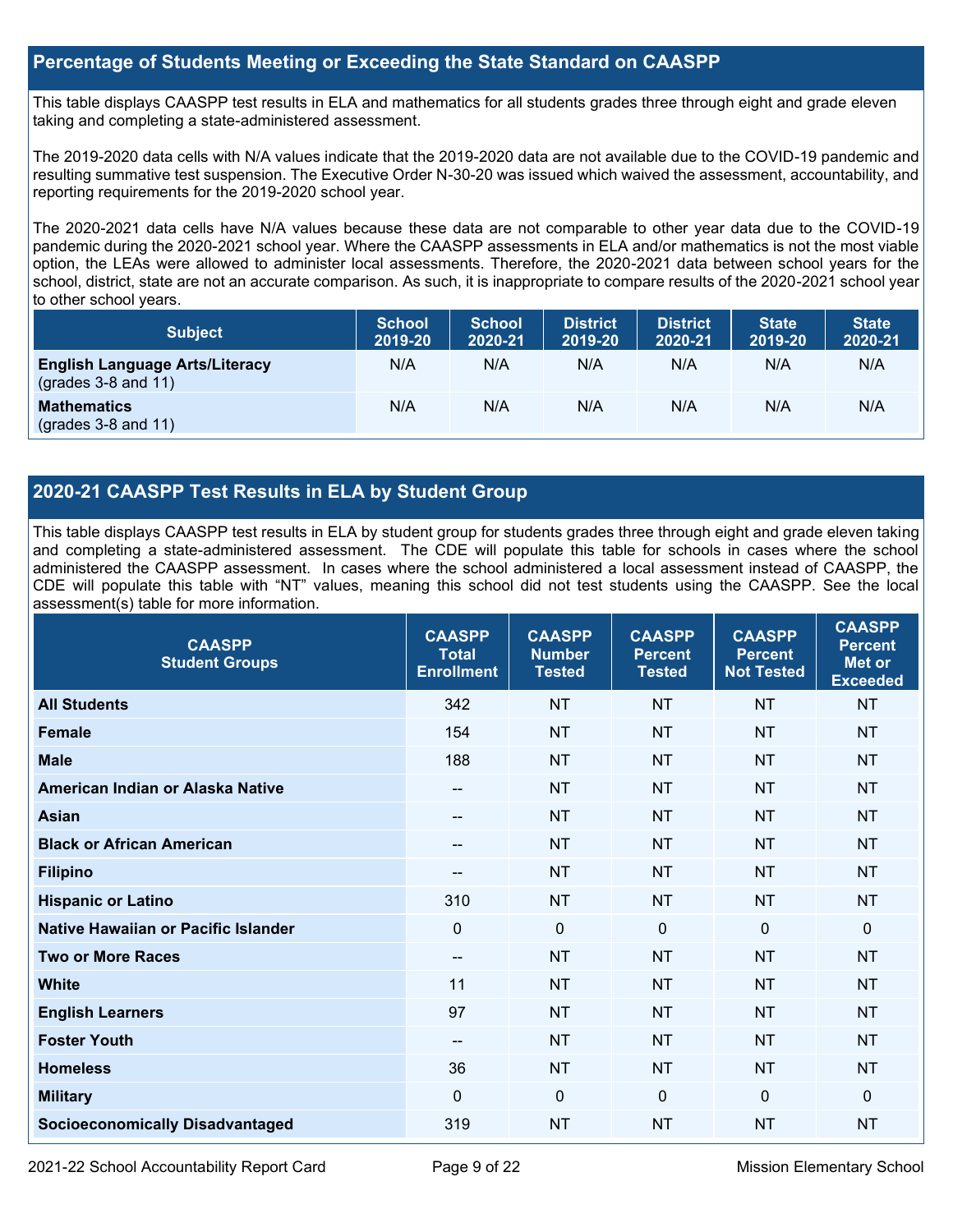| <b>Students Receiving Migrant Education Services</b> |  |    |   |
|------------------------------------------------------|--|----|---|
| <b>Students with Disabilities</b>                    |  | ΝI | N |

# **2020-21 CAASPP Test Results in Math by Student Group**

This table displays CAASPP test results in Math by student group for students grades three through eight and grade eleven taking and completing a state-administered assessment. The CDE will populate this table for schools in cases where the school administered the CAASPP assessment. In cases where the school administered a local assessment instead of CAASPP, the CDE will populate this table with "NT" values, meaning this school did not test students using the CAASPP. See the local assessment(s) table for more information.

| <b>CAASPP</b><br><b>Student Groups</b>               | <b>CAASPP</b><br><b>Total</b><br><b>Enrollment</b> | <b>CAASPP</b><br><b>Number</b><br><b>Tested</b> | <b>CAASPP</b><br><b>Percent</b><br><b>Tested</b> | <b>CAASPP</b><br><b>Percent</b><br><b>Not Tested</b> | <b>CAASPP</b><br><b>Percent</b><br><b>Met or</b><br><b>Exceeded</b> |
|------------------------------------------------------|----------------------------------------------------|-------------------------------------------------|--------------------------------------------------|------------------------------------------------------|---------------------------------------------------------------------|
| <b>All Students</b>                                  | 342                                                | <b>NT</b>                                       | <b>NT</b>                                        | <b>NT</b>                                            | <b>NT</b>                                                           |
| <b>Female</b>                                        | 154                                                | <b>NT</b>                                       | <b>NT</b>                                        | <b>NT</b>                                            | <b>NT</b>                                                           |
| <b>Male</b>                                          | 188                                                | <b>NT</b>                                       | <b>NT</b>                                        | <b>NT</b>                                            | <b>NT</b>                                                           |
| American Indian or Alaska Native                     | $\hspace{0.05cm}$ – $\hspace{0.05cm}$              | <b>NT</b>                                       | <b>NT</b>                                        | <b>NT</b>                                            | <b>NT</b>                                                           |
| <b>Asian</b>                                         | --                                                 | <b>NT</b>                                       | <b>NT</b>                                        | <b>NT</b>                                            | <b>NT</b>                                                           |
| <b>Black or African American</b>                     | $\hspace{0.05cm}$ – $\hspace{0.05cm}$              | <b>NT</b>                                       | <b>NT</b>                                        | <b>NT</b>                                            | <b>NT</b>                                                           |
| <b>Filipino</b>                                      |                                                    | <b>NT</b>                                       | <b>NT</b>                                        | <b>NT</b>                                            | <b>NT</b>                                                           |
| <b>Hispanic or Latino</b>                            | 310                                                | <b>NT</b>                                       | <b>NT</b>                                        | <b>NT</b>                                            | <b>NT</b>                                                           |
| <b>Native Hawaiian or Pacific Islander</b>           | $\mathbf 0$                                        | $\mathbf 0$                                     | $\mathbf 0$                                      | $\mathbf 0$                                          | $\mathbf 0$                                                         |
| <b>Two or More Races</b>                             | $\overline{\phantom{a}}$                           | <b>NT</b>                                       | <b>NT</b>                                        | <b>NT</b>                                            | <b>NT</b>                                                           |
| <b>White</b>                                         | 11                                                 | <b>NT</b>                                       | <b>NT</b>                                        | <b>NT</b>                                            | <b>NT</b>                                                           |
| <b>English Learners</b>                              | 97                                                 | <b>NT</b>                                       | <b>NT</b>                                        | <b>NT</b>                                            | <b>NT</b>                                                           |
| <b>Foster Youth</b>                                  | $\hspace{0.05cm}$ – $\hspace{0.05cm}$              | <b>NT</b>                                       | <b>NT</b>                                        | <b>NT</b>                                            | <b>NT</b>                                                           |
| <b>Homeless</b>                                      | 36                                                 | <b>NT</b>                                       | <b>NT</b>                                        | <b>NT</b>                                            | <b>NT</b>                                                           |
| <b>Military</b>                                      | $\mathbf{0}$                                       | $\mathbf 0$                                     | $\mathbf 0$                                      | $\mathbf 0$                                          | $\mathbf 0$                                                         |
| <b>Socioeconomically Disadvantaged</b>               | 319                                                | <b>NT</b>                                       | <b>NT</b>                                        | <b>NT</b>                                            | <b>NT</b>                                                           |
| <b>Students Receiving Migrant Education Services</b> | $\mathbf 0$                                        | $\mathbf 0$                                     | $\mathbf 0$                                      | $\mathbf 0$                                          | $\mathbf 0$                                                         |
| <b>Students with Disabilities</b>                    | 68                                                 | <b>NT</b>                                       | <b>NT</b>                                        | <b>NT</b>                                            | <b>NT</b>                                                           |

# **2020-21 Local Assessment Test Results in ELA by Student Group**

This table displays Local Assessment test results in ELA by student group for students grades three through eight and grade eleven. LEAs/schools will populate this table for schools in cases where the school administered a local assessment. In cases where the school administered the CAASPP assessment, LEAs/schools will populate this table with "N/A" values in all cells, meaning this table is Not Applicable for this school.

| <b>IREADY</b><br><b>Student Groups</b> | <b>IREADY</b><br><b>Total</b><br><b>Enrollment</b> | <b>IREADY</b><br><b>Number</b><br><b>Tested</b> | <b><i>IREADY</i></b><br><b>Percent</b><br><b>Tested</b> | <b>IREADY</b><br><b>Percent</b><br><b>Not Tested</b> | <b>IREADY</b><br><b>Percent</b><br><b>At or Above</b><br><b>Grade Level</b> |
|----------------------------------------|----------------------------------------------------|-------------------------------------------------|---------------------------------------------------------|------------------------------------------------------|-----------------------------------------------------------------------------|
| <b>All Students</b>                    | 341                                                | 335                                             | 98.28%                                                  | 1.76%                                                | 31.09%                                                                      |
| Female                                 | 153                                                | 151                                             | 98.69%                                                  | 1.31%                                                | 34.64%                                                                      |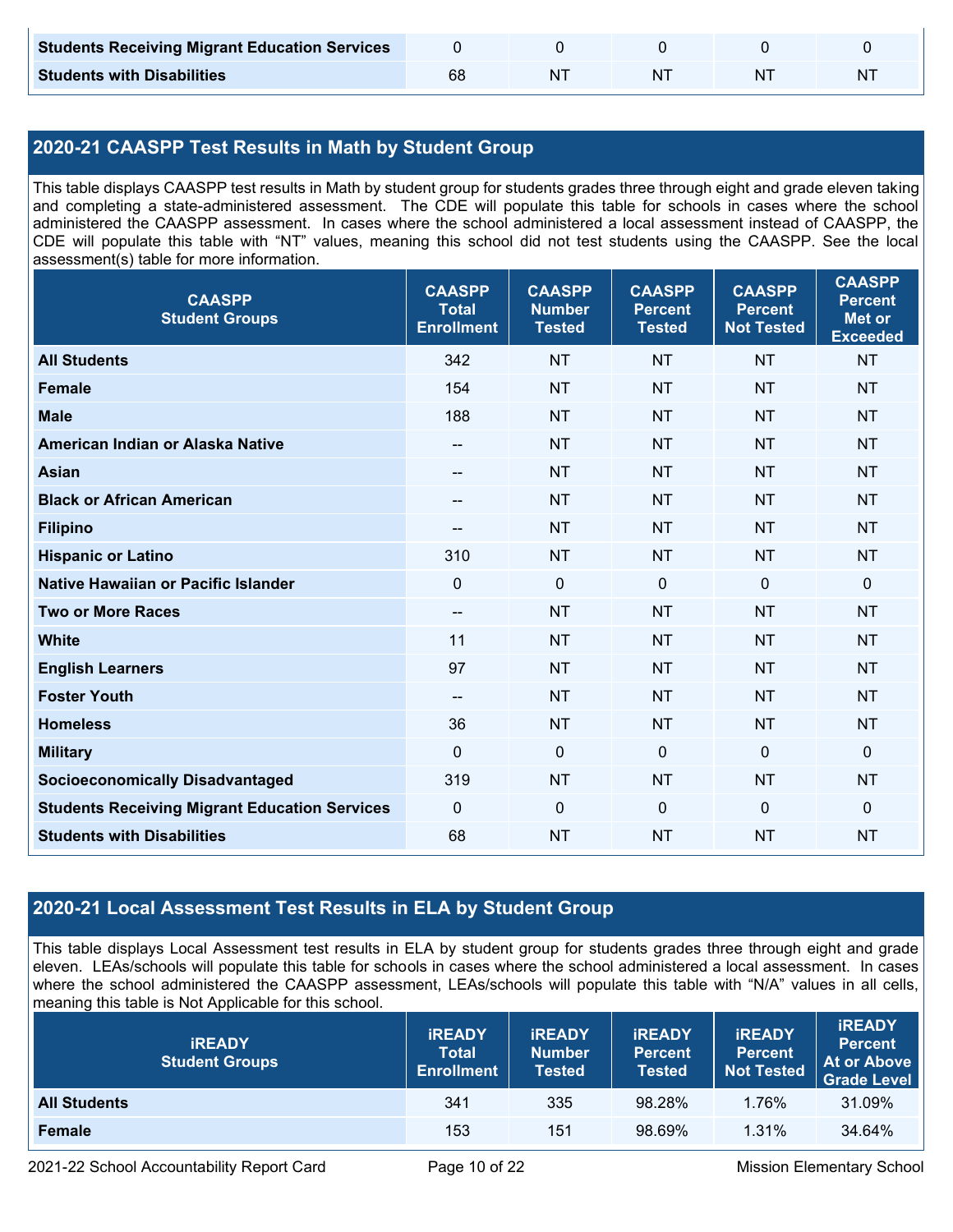| <b>Male</b>                                                                                | 188         | 184         | 97.87%       | 2.13%          | 28.19%   |
|--------------------------------------------------------------------------------------------|-------------|-------------|--------------|----------------|----------|
| American Indian or Alaska Native                                                           | 4           | 4           | 100.00%      | $0.00\%$       | $0.00\%$ |
| <b>Asian</b>                                                                               | 5           | 5           | 100.00%      | $0.00\%$       | 0.00%    |
| <b>Black or African American</b>                                                           | 9           | 9           | 100.00%      | $0.00\%$       | $0.00\%$ |
| <b>Filipino</b>                                                                            | 1           | 1           | 100.00%      | 0.00%          | 0.00%    |
| <b>Hispanic or Latino</b>                                                                  | 310         | 304         | 98.06%       | 1.94%          | 28.71%   |
| Native Hawaiian or Pacific Islander                                                        | 0           | 0           | $0.00\%$     | $0.00\%$       |          |
| <b>Two or More Races</b>                                                                   | $\mathbf 0$ | $\mathbf 0$ | 0            | 0              |          |
| White                                                                                      | 12          | 12          | 100.00%      | $0.00\%$       | $0.00\%$ |
| <b>English Learners</b>                                                                    | 97          | 97          | 100.00%      | $0.00\%$       | $0.00\%$ |
| <b>Foster Youth</b>                                                                        | 1           | 1           | 100.00%      | $0.00\%$       |          |
| <b>Homeless</b>                                                                            | 18          | 18          | 100          | 0.00%          | $0.00\%$ |
| <b>Military</b>                                                                            | $\mathbf 0$ | $\mathbf 0$ | $\mathbf{0}$ | $\overline{0}$ | N/A      |
| <b>Socioeconomically Disadvantaged</b>                                                     | 341         | 335         | 98.24%       | 1.76%          | 31.09%   |
| <b>Students Receiving Migrant Education Services</b>                                       | 0           | 0           | $\mathbf{0}$ | $\mathbf 0$    | N/A      |
| <b>Students with Disabilities</b>                                                          | 66          | 65          | 98.48%       | 1.52%          | 0.00%    |
| *At or above the grade-level standard in the context of the local assessment administered. |             |             |              |                |          |

# **2020-21 Local Assessment Test Results in Math by Student Group**

This table displays Local Assessment test results in Math by student group for students grades three through eight and grade eleven. LEAs/schools will populate this table for schools in cases where the school administered a local assessment. In cases where the school administered the CAASPP assessment, LEAs/schools will populate this table with "N/A" values in all cells, meaning this table is Not Applicable for this school.

| <b>iREADY</b><br><b>Student Groups</b> | <b>IREADY</b><br><b>Total</b><br><b>Enrollment</b> | <b>iREADY</b><br><b>Number</b><br><b>Tested</b> | <b>iREADY</b><br><b>Percent</b><br><b>Tested</b> | <b>IREADY</b><br><b>Percent</b><br><b>Not Tested</b> | <b>IREADY</b><br><b>Percent</b><br><b>At or Above</b><br><b>Grade Level</b> |
|----------------------------------------|----------------------------------------------------|-------------------------------------------------|--------------------------------------------------|------------------------------------------------------|-----------------------------------------------------------------------------|
| <b>All Students</b>                    | 341                                                | 332                                             | 97.30%                                           | 2.70%                                                | 34.96%                                                                      |
| <b>Female</b>                          | 153                                                | 148                                             | 96.73%                                           | 3.27%                                                | 16.34%                                                                      |
| <b>Male</b>                            | 188                                                | 184                                             | 97.87%                                           | 2.13%                                                | 18.62%                                                                      |
| American Indian or Alaska Native       | 4                                                  | 4                                               | 100%                                             | 0.00%                                                |                                                                             |
| Asian                                  | 5                                                  | 5                                               | 100.00%                                          | 0.00%                                                | 0.00%                                                                       |
| <b>Black or African American</b>       | 9                                                  | 9                                               | 100.00%                                          | 0.00%                                                | 0.00%                                                                       |
| <b>Filipino</b>                        | 1                                                  | $\mathbf{1}$                                    | 100.00%                                          | 0.00%                                                | 0.00%                                                                       |
| <b>Hispanic or Latino</b>              | 310                                                | 301                                             | 97.10%                                           | 2.90%                                                | 17.10%                                                                      |
| Native Hawaiian or Pacific Islander    | $\mathbf 0$                                        | $\mathbf 0$                                     | $\mathbf{0}$                                     | na                                                   | $\mathbf 0$                                                                 |
| <b>Two or More Races</b>               | $\mathbf 0$                                        | $\mathbf 0$                                     | $\mathbf{0}$                                     | $\overline{0}$                                       | $\Omega$                                                                    |
| <b>White</b>                           | 12                                                 | 12                                              | 100.00%                                          | 0.00%                                                | 0.00%                                                                       |
| <b>English Learners</b>                | 97                                                 | 95                                              | 97.94%                                           | 2.06%                                                | $0.00\%$                                                                    |
| <b>Foster Youth</b>                    | 1                                                  | 1                                               | 100%                                             | $0.00\%$                                             |                                                                             |
| <b>Homeless</b>                        | 18                                                 | 18                                              | 100.00%                                          | 0.00%                                                | 0.00%                                                                       |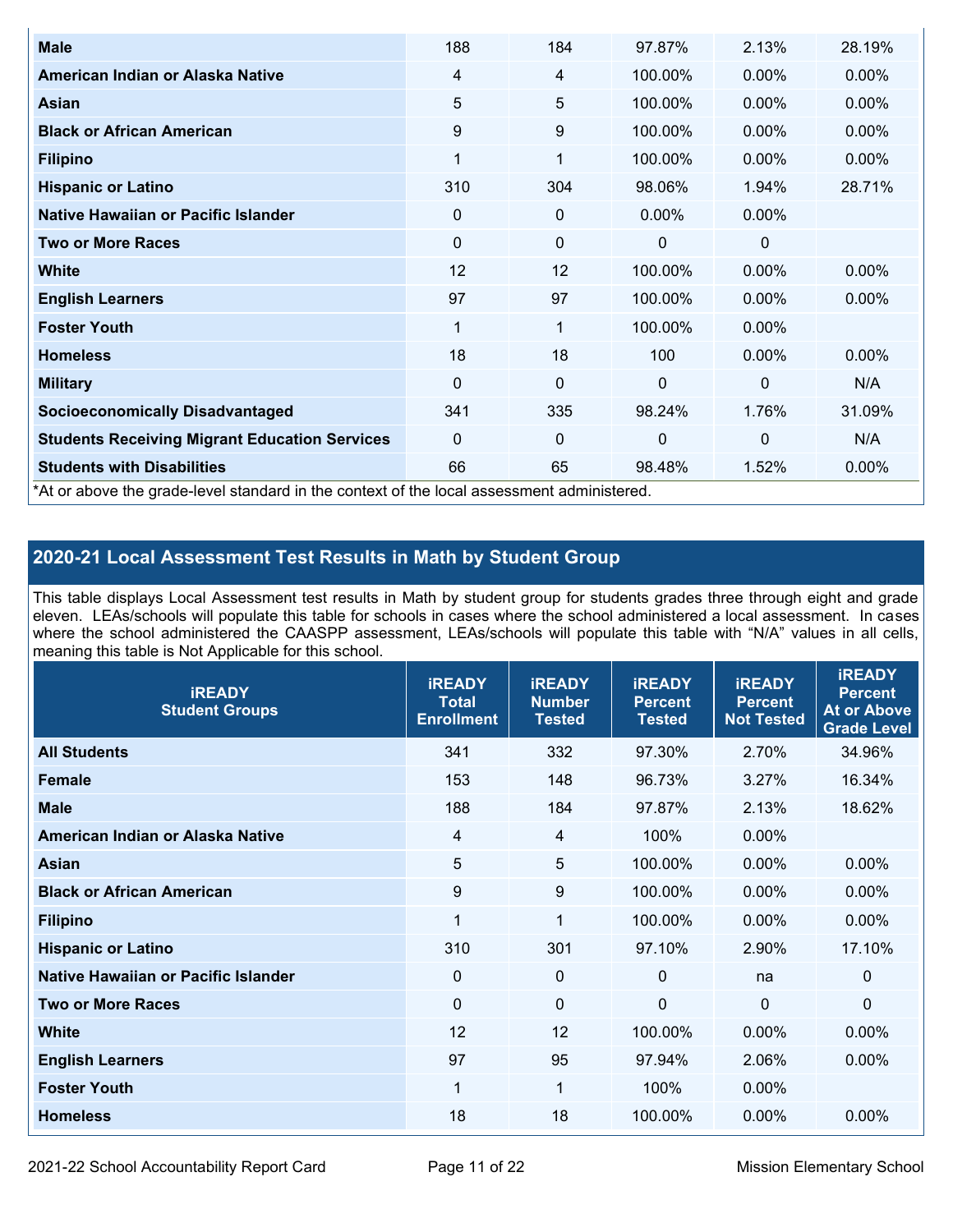| <b>Military</b>                                      |     |     |        |       | na     |
|------------------------------------------------------|-----|-----|--------|-------|--------|
| <b>Socioeconomically Disadvantaged</b>               | 341 | 332 | 97.36% | 2.64% | 17.60% |
| <b>Students Receiving Migrant Education Services</b> |     |     |        |       | na     |
| <b>Students with Disabilities</b>                    | 66  | 63  | 95.45% | 4.55% | 0.00%  |

\*At or above the grade-level standard in the context of the local assessment administered.

# **CAASPP Test Results in Science for All Students**

This table displays the percentage of all students grades five, eight, and High School meeting or exceeding the State Standard.

The 2019-2020 data cells with N/A values indicate that the 2019-2020 data are not available due to the COVID-19 pandemic and resulting summative testing suspension. The Executive Order N-30-20 was issued which waived the assessment, accountability, and reporting requirements for the 2019-2020 school year.

For any 2020-2021 data cells with N/T values indicate that this school did not test students using the CAASPP Science.

| <b>Subject</b>                                  | <b>School</b> | <b>School</b> | <b>District</b> | <b>District</b> | <b>State</b> | <b>State</b> |
|-------------------------------------------------|---------------|---------------|-----------------|-----------------|--------------|--------------|
|                                                 | 2019-20       | 2020-21       | 2019-20         | 2020-21         | 2019-20      | 2020-21      |
| <b>Science</b><br>(grades 5, 8 and high school) | N/A           | ΝT            | N/A             | ΝT              | N/A          | 28.72        |

# **2020-21 CAASPP Test Results in Science by Student Group**

This table displays CAASPP test results in Science by student group for students grades five, eight, and High School. For any data cells with N/T values indicate that this school did not test students using the CAASPP Science.

| <b>Student Group</b>                                 | <b>Total</b><br><b>Enrollment</b> | <b>Number</b><br><b>Tested</b> | <b>Percent</b><br><b>Tested</b> | <b>Percent</b><br><b>Not Tested</b> | <b>Percent</b><br><b>Met or</b><br><b>Exceeded</b> |
|------------------------------------------------------|-----------------------------------|--------------------------------|---------------------------------|-------------------------------------|----------------------------------------------------|
| <b>All Students</b>                                  | 88                                | <b>NT</b>                      | <b>NT</b>                       | <b>NT</b>                           | <b>NT</b>                                          |
| <b>Female</b>                                        | 38                                | <b>NT</b>                      | <b>NT</b>                       | <b>NT</b>                           | <b>NT</b>                                          |
| <b>Male</b>                                          | 50                                | <b>NT</b>                      | <b>NT</b>                       | <b>NT</b>                           | <b>NT</b>                                          |
| American Indian or Alaska Native                     | $\mathbf{0}$                      | $\mathbf 0$                    | $\mathbf 0$                     | $\overline{0}$                      | 0                                                  |
| <b>Asian</b>                                         | $-$                               | <b>NT</b>                      | <b>NT</b>                       | <b>NT</b>                           | <b>NT</b>                                          |
| <b>Black or African American</b>                     | $-$                               | <b>NT</b>                      | <b>NT</b>                       | <b>NT</b>                           | <b>NT</b>                                          |
| <b>Filipino</b>                                      | $\Omega$                          | $\mathbf 0$                    | $\mathbf{0}$                    | $\mathbf{0}$                        | 0                                                  |
| <b>Hispanic or Latino</b>                            | 84                                | <b>NT</b>                      | <b>NT</b>                       | <b>NT</b>                           | <b>NT</b>                                          |
| <b>Native Hawaiian or Pacific Islander</b>           | $\mathbf 0$                       | $\mathbf 0$                    | $\mathbf 0$                     | $\mathbf{0}$                        | 0                                                  |
| <b>Two or More Races</b>                             | $\qquad \qquad -$                 | <b>NT</b>                      | <b>NT</b>                       | <b>NT</b>                           | <b>NT</b>                                          |
| <b>White</b>                                         | --                                | <b>NT</b>                      | <b>NT</b>                       | <b>NT</b>                           | <b>NT</b>                                          |
| <b>English Learners</b>                              | 28                                | <b>NT</b>                      | <b>NT</b>                       | <b>NT</b>                           | <b>NT</b>                                          |
| <b>Foster Youth</b>                                  | $\mathbf 0$                       | $\mathbf 0$                    | $\mathbf 0$                     | $\mathbf 0$                         | 0                                                  |
| <b>Homeless</b>                                      | --                                | <b>NT</b>                      | <b>NT</b>                       | <b>NT</b>                           | <b>NT</b>                                          |
| <b>Military</b>                                      | $\Omega$                          | $\mathbf 0$                    | $\mathbf{0}$                    | $\Omega$                            | 0                                                  |
| <b>Socioeconomically Disadvantaged</b>               | 78                                | <b>NT</b>                      | <b>NT</b>                       | <b>NT</b>                           | <b>NT</b>                                          |
| <b>Students Receiving Migrant Education Services</b> | $\mathbf{0}$                      | $\mathbf 0$                    | $\mathbf 0$                     | $\mathbf{0}$                        | 0                                                  |
| <b>Students with Disabilities</b>                    | 19                                | <b>NT</b>                      | <b>NT</b>                       | <b>NT</b>                           | <b>NT</b>                                          |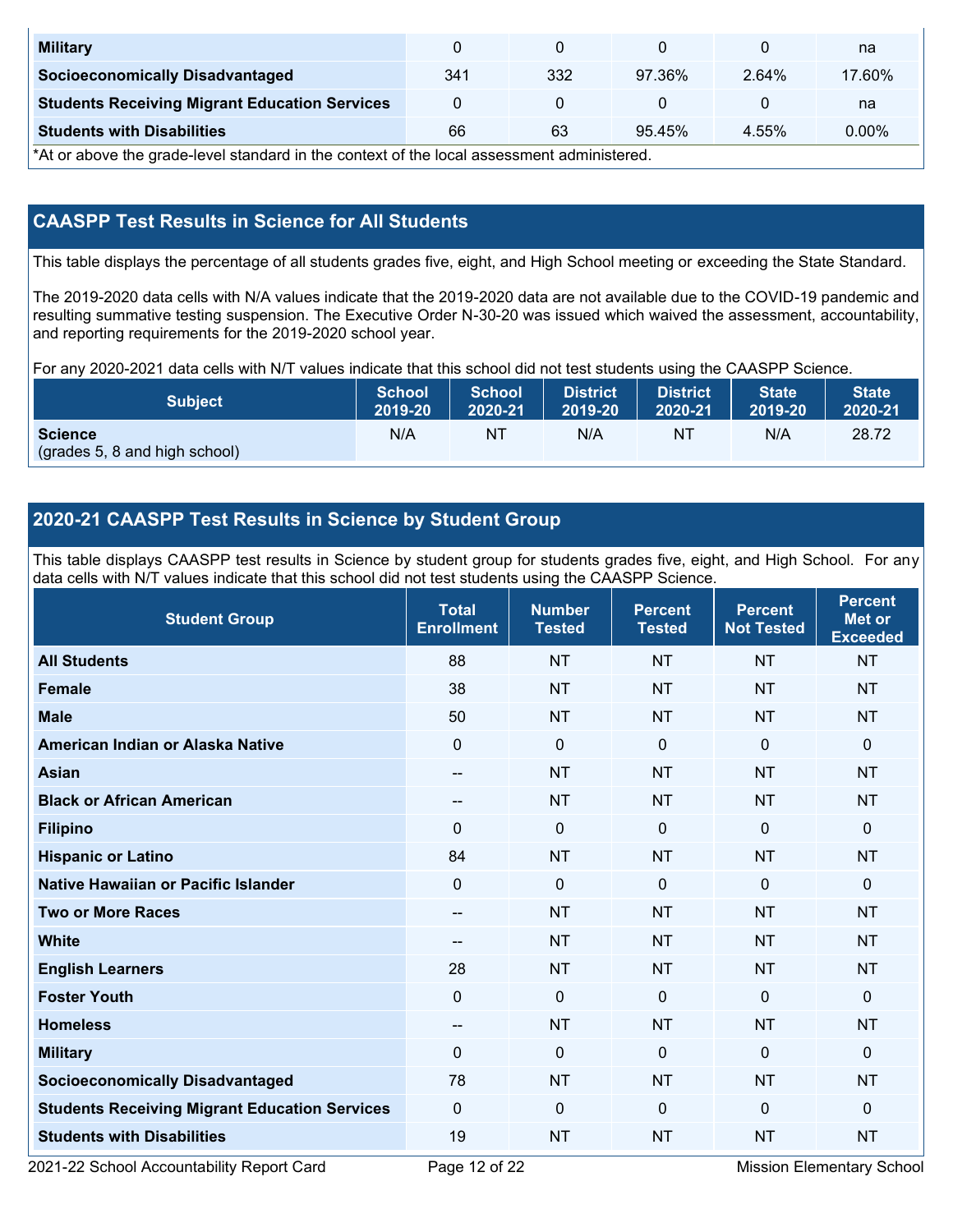# **B. Pupil Outcomes State Priority: Other Pupil Outcomes**

The SARC provides the following information relevant to the State priority: Other Pupil Outcomes (Priority 8): Pupil outcomes in the subject area of physical education.

### **2020-21 California Physical Fitness Test Results**

Due to the COVID-19 crisis, the Physical Fitness Test was suspended during the 2020-2021 school year and therefore no data are reported and each cell in this table is populated with "N/A."

| <b>Grade Level</b> | <b>Four of Six Fitness Standards</b> | <b>Five of Six Fitness Standards</b> | Percentage of Students Meeting   Percentage of Students Meeting   Percentage of Students Meeting  <br><b>Six of Six Fitness Standards</b> |
|--------------------|--------------------------------------|--------------------------------------|-------------------------------------------------------------------------------------------------------------------------------------------|
| Grade 5            | N/A                                  | N/A                                  | N/A                                                                                                                                       |
| Grade 7            | N/A                                  | N/A                                  | N/A                                                                                                                                       |
| Grade 9            | N/A                                  | N/A                                  | N/A                                                                                                                                       |

# **C. Engagement State Priority: Parental Involvement**

The SARC provides the following information relevant to the State priority: Parental Involvement (Priority 3): Efforts the school district makes to seek parent input in making decisions regarding the school district and at each school site.

### **2021-22 Opportunities for Parental Involvement**

Mission has had a long history of strong parent and community relations. Our School Site Council (SSC) is committed to working collaboratively on shared decision making at Mission School. The SSC at Mission School represents the entire school community and must approve the use of school improvement funds, school based coordinated plan, curriculum, budgets, and the multitude of other things needed to provide a successful learning environment for the students. Mission School encourages parents and other members of our community to share their time, knowledge, and abilities, with our students. The Mission SELPAC seeks to inform parents of school and district programs and actively seeks to advise the school staff on concerns that pertain to Mission English Learners. Other than the SSC and SELPAC meetings, Mission School will continue to provide a number of parent workshops throughout the year that will focus on parenting skills, homework, discipline and working collaboratively with the school. Parent workshops are generally offered every Tuesday and Thursday mornings, as well as some Monday afternoons. All workshops are offered in English and Spanish and the school provides childcare to further encourage parent participation. Parent Involvement Contact Person: Rhonda O'Neil, Principal, 909-627-3010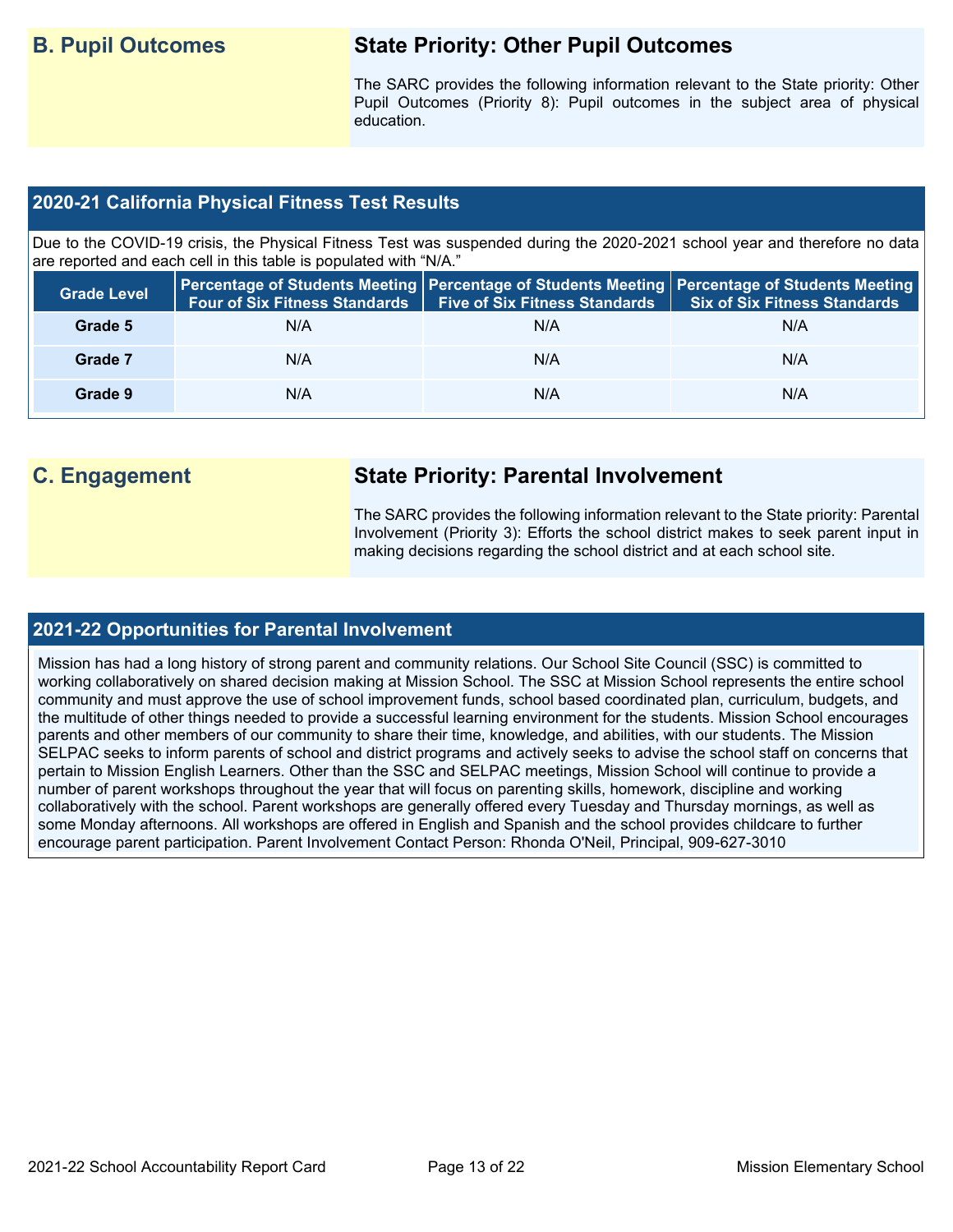# **2020-21 Chronic Absenteeism by Student Group**

| <b>Student Group</b>                                 | <b>Cumulative</b><br><b>Enrollment</b> | <b>Chronic</b><br><b>Absenteeism</b><br><b>Eligible Enrollment</b> | <b>Chronic</b><br><b>Absenteeism</b><br><b>Count</b> | <b>Chronic</b><br><b>Absenteeism</b><br><b>Rate</b> |
|------------------------------------------------------|----------------------------------------|--------------------------------------------------------------------|------------------------------------------------------|-----------------------------------------------------|
| <b>All Students</b>                                  | 617                                    | 611                                                                | 71                                                   | 11.6                                                |
| <b>Female</b>                                        | 289                                    | 286                                                                | 30                                                   | 10.5                                                |
| <b>Male</b>                                          | 328                                    | 325                                                                | 41                                                   | 12.6                                                |
| American Indian or Alaska Native                     | 5                                      | 5                                                                  | 2                                                    | 40.0                                                |
| Asian                                                | $\overline{7}$                         | 6                                                                  | $\mathbf{0}$                                         | 0.0                                                 |
| <b>Black or African American</b>                     | 19                                     | 19                                                                 | $\overline{2}$                                       | 10.5                                                |
| <b>Filipino</b>                                      | $\overline{2}$                         | $\overline{2}$                                                     | $\mathbf{0}$                                         | 0.0                                                 |
| <b>Hispanic or Latino</b>                            | 558                                    | 553                                                                | 66                                                   | 11.9                                                |
| Native Hawaiian or Pacific Islander                  | $\Omega$                               | 0                                                                  | $\mathbf{0}$                                         | 0.0                                                 |
| <b>Two or More Races</b>                             | 6                                      | 6                                                                  | $\mathbf 0$                                          | 0.0                                                 |
| <b>White</b>                                         | 20                                     | 20                                                                 | 1                                                    | 5.0                                                 |
| <b>English Learners</b>                              | 212                                    | 211                                                                | 27                                                   | 12.8                                                |
| <b>Foster Youth</b>                                  | 8                                      | 8                                                                  | $\mathbf{0}$                                         | 0.0                                                 |
| <b>Homeless</b>                                      | 37                                     | 37                                                                 | 4                                                    | 10.8                                                |
| <b>Socioeconomically Disadvantaged</b>               | 569                                    | 564                                                                | 70                                                   | 12.4                                                |
| <b>Students Receiving Migrant Education Services</b> | $\mathbf{0}$                           | $\mathbf 0$                                                        | $\mathbf{0}$                                         | 0.0                                                 |
| <b>Students with Disabilities</b>                    | 116                                    | 115                                                                | 18                                                   | 15.7                                                |

# **C. Engagement State Priority: School Climate**

The SARC provides the following information relevant to the State priority: School Climate (Priority 6):

- Pupil suspension rates;
- Pupil expulsion rates; and
- Other local measures on the sense of safety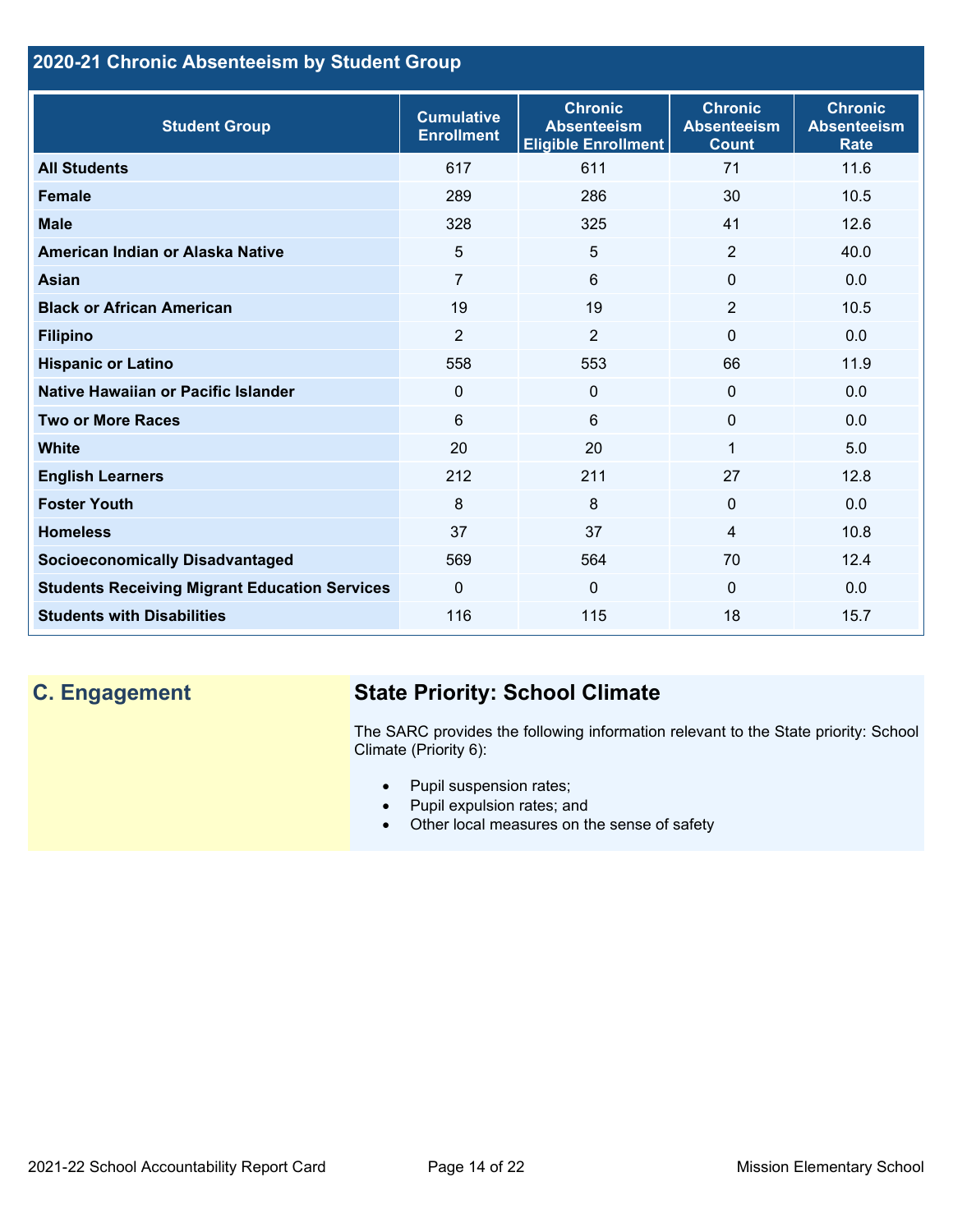### **Suspensions and Expulsions**

This table displays suspensions and expulsions data collected between July through June, each full school year respectively. Data collected during the 2020-21 school year may not be comparable to earlier years of this collection due to differences in learning mode instruction in response to the COVID-19 pandemic.

| <b>Subject</b>     | <b>School</b><br>2018-19 | <b>School</b><br>2020-21 | <b>District</b><br>2018-19 | <b>District</b><br>2020-21 | <b>State</b><br>2018-19 | <b>State</b><br>2020-21 |
|--------------------|--------------------------|--------------------------|----------------------------|----------------------------|-------------------------|-------------------------|
| <b>Suspensions</b> | 0.57                     | 0.00                     | 2.98                       | 0.03                       | 3.47                    | 0.20                    |
| <b>Expulsions</b>  | 0.00                     | 0.00                     | 0.00                       | 0.00                       | 0.08                    | 0.00                    |

This table displays suspensions and expulsions data collected between July through February, partial school year due to the COVID-19 pandemic. The 2019-2020 suspensions and expulsions rate data are not comparable to other year data because the 2019-2020 school year is a partial school year due to the COVID-19 crisis. As such, it would be inappropriate to make any comparisons in rates of suspensions and expulsions in the 2019-2020 school year compared to other school years.

| <b>Subject</b>     | <b>School</b><br>2019-20 | <b>District</b><br>2019-20 | <b>State</b><br>2019-20 |
|--------------------|--------------------------|----------------------------|-------------------------|
| <b>Suspensions</b> | 0.29                     | 1.64                       | 2.45                    |
| <b>Expulsions</b>  | 0.00                     | 0.00                       | 0.05                    |

### **2020-21 Suspensions and Expulsions by Student Group**

| <b>Student Group</b>                                 | <b>Suspensions Rate</b> | <b>Expulsions Rate</b> |
|------------------------------------------------------|-------------------------|------------------------|
| <b>All Students</b>                                  | 0.00                    | 0.00                   |
| <b>Female</b>                                        | 0.00                    | 0.00                   |
| <b>Male</b>                                          | 0.00                    | 0.00                   |
| American Indian or Alaska Native                     | 0.00                    | 0.00                   |
| <b>Asian</b>                                         | 0.00                    | 0.00                   |
| <b>Black or African American</b>                     | 0.00                    | 0.00                   |
| <b>Filipino</b>                                      | 0.00                    | 0.00                   |
| <b>Hispanic or Latino</b>                            | 0.00                    | 0.00                   |
| Native Hawaiian or Pacific Islander                  | 0.00                    | 0.00                   |
| <b>Two or More Races</b>                             | 0.00                    | 0.00                   |
| <b>White</b>                                         | 0.00                    | 0.00                   |
| <b>English Learners</b>                              | 0.00                    | 0.00                   |
| <b>Foster Youth</b>                                  | 0.00                    | 0.00                   |
| <b>Homeless</b>                                      | 0.00                    | 0.00                   |
| <b>Socioeconomically Disadvantaged</b>               | 0.00                    | 0.00                   |
| <b>Students Receiving Migrant Education Services</b> | 0.00                    | 0.00                   |
| <b>Students with Disabilities</b>                    | 0.00                    | 0.00                   |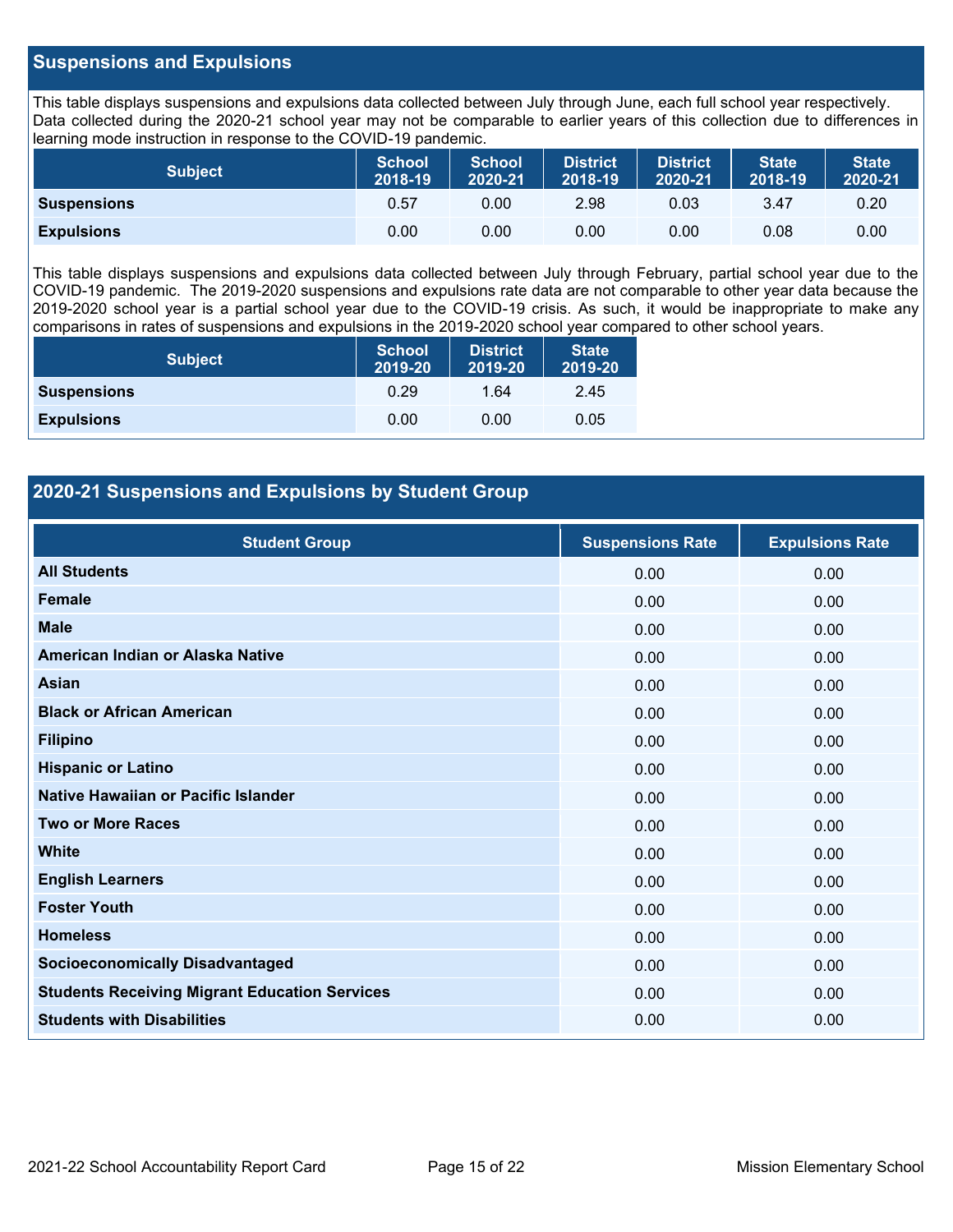### **2021-22 School Safety Plan**

Date of Last Review/Update: August 2021 Date last discussed with Staff: August 2021/ Reviewed annually at a staff meeting Emergency Preparedness Committee

- Update/review school plan and make necessary changes
- Committee evaluates drill procedures
- Provides staff training
- Check facilities quarterly Emergency Plan
- Legal requirements and school information is provided
- Roles of all staff members outlined, partners, assigned
- Procedures for disaster "teams" outlined
- Student release procedures are listed
- Drills and appropriate actions are listed with teacher responsibilities
- Procedures delineated for various natural and other disasters
- Emergency forms and supplies are cataloged
- Guidelines for "smog days" and "heat days" are described

## **D. Other SARC Information Information Required in the SARC**

The information in this section is required to be in the SARC but is not included in the state priorities for LCFF.

### **2018-19 Elementary Average Class Size and Class Size Distribution**

This table displays the 2018-19 average class size and class size distribution. The columns titled "Number of Classes" indicates how many classes fall into each size category (a range of total students per class). The "Other" category is for multigrade level classes.

| <b>Grade Level</b> | <b>Average</b><br><b>Class Size</b> | 1-20 Students | Number of Classes with   Number of Classes with   Number of Classes with<br>21-32 Students | 33+ Students |
|--------------------|-------------------------------------|---------------|--------------------------------------------------------------------------------------------|--------------|
| ĸ                  | 22                                  |               |                                                                                            |              |
|                    | 24                                  |               |                                                                                            |              |
|                    | 25                                  |               |                                                                                            |              |
|                    | 20                                  |               |                                                                                            |              |
|                    | 31                                  |               |                                                                                            |              |
|                    | 31                                  |               | 3                                                                                          |              |
|                    | 24                                  |               |                                                                                            |              |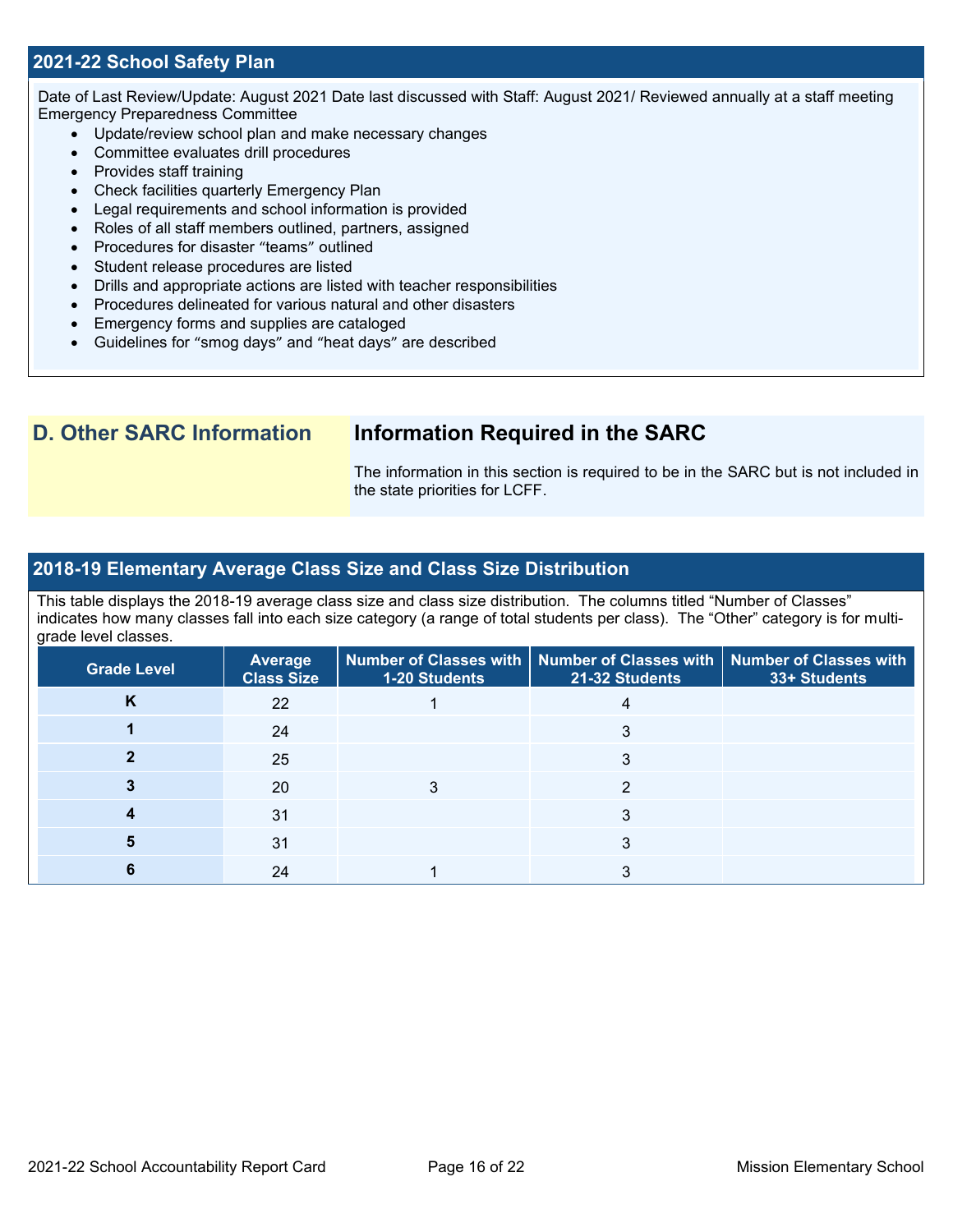### **2019-20 Elementary Average Class Size and Class Size Distribution**

This table displays the 2019-20 average class size and class size distribution. The columns titled "Number of Classes" indicates how many classes fall into each size category (a range of total students per class). The "Other" category is for multi-grade level classes.

| <b>Grade Level</b> | Average<br><b>Class Size</b> | Number of Classes with<br>1-20 Students | Number of Classes with<br>21-32 Students | <b>Number of Classes with</b><br>33+ Students |
|--------------------|------------------------------|-----------------------------------------|------------------------------------------|-----------------------------------------------|
| K                  | 21                           |                                         | 4                                        |                                               |
|                    | 27                           |                                         | 3                                        |                                               |
|                    | 26                           |                                         | 3                                        |                                               |
|                    | 23                           |                                         | 3                                        |                                               |
| 4                  | 27                           |                                         | 3                                        |                                               |
| 5                  | 22                           |                                         | 3                                        |                                               |
| 6                  | 31                           |                                         | 3                                        |                                               |
| <b>Other</b>       | 15                           |                                         |                                          |                                               |

### **2020-21 Elementary Average Class Size and Class Size Distribution**

This table displays the 2020-21 average class size and class size distribution. The columns titled "Number of Classes" indicates how many classes fall into each size category (a range of total students per class). The "Other" category is for multi-grade level classes.

| <b>Grade Level</b> | Average<br><b>Class Size</b> | Number of Classes with   Number of Classes with   Number of Classes with<br>21-32 Students<br>1-20 Students |   | 33+ Students |
|--------------------|------------------------------|-------------------------------------------------------------------------------------------------------------|---|--------------|
| K                  | 20                           |                                                                                                             | 3 |              |
|                    | 26                           |                                                                                                             | 3 |              |
|                    | 26                           |                                                                                                             | 3 |              |
|                    | 25                           |                                                                                                             | 3 |              |
|                    | 34                           |                                                                                                             |   |              |
| 5                  | 28                           |                                                                                                             | 3 |              |
| 6                  | 31                           |                                                                                                             | 3 |              |
| <b>Other</b>       | 16                           | 3                                                                                                           |   |              |

### **2020-21 Ratio of Pupils to Academic Counselor**

This table displays the ratio of pupils to Academic Counselor. One full time equivalent (FTE) equals one staff member working full time; one FTE could also represent two staff members who each work 50 percent of full time.

| <b>Title</b>                        | <b>Ratio</b> |
|-------------------------------------|--------------|
| <b>Pupils to Academic Counselor</b> |              |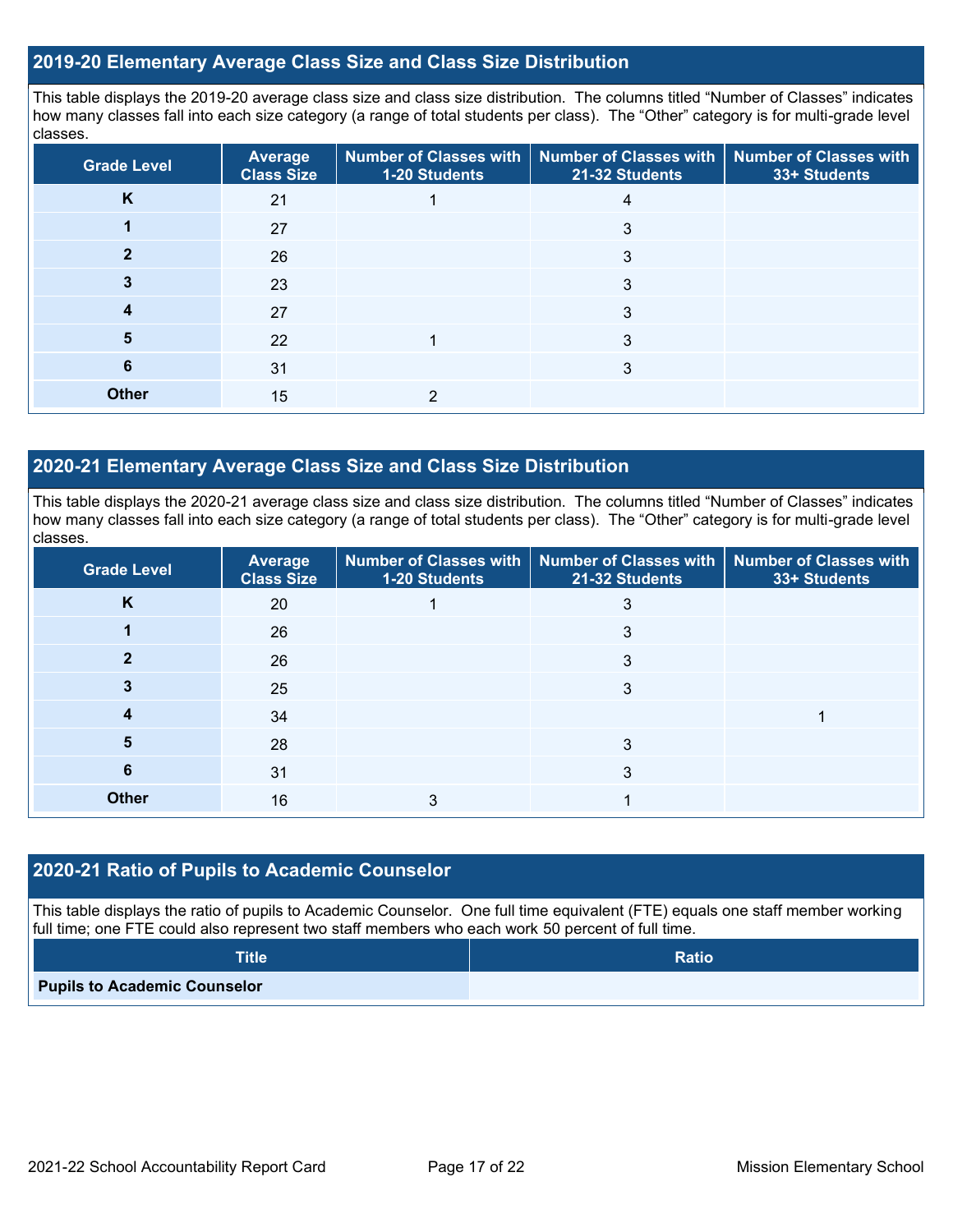### **2020-21 Student Support Services Staff**

This table displays the number of FTE support staff assigned to this school. One full time equivalent (FTE) equals one staff member working full time; one FTE could also represent two staff members who each work 50 percent of full time.

| <b>Title</b>                                                         | <b>Number of FTE Assigned to School</b> |
|----------------------------------------------------------------------|-----------------------------------------|
| <b>Counselor (Academic, Social/Behavioral or Career Development)</b> | 0                                       |
| Library Media Teacher (Librarian)                                    | $\Omega$                                |
| Library Media Services Staff (Paraprofessional)                      | 0                                       |
| <b>Psychologist</b>                                                  | 0                                       |
| <b>Social Worker</b>                                                 | $\Omega$                                |
| <b>Speech/Language/Hearing Specialist</b>                            | 0                                       |
| <b>Resource Specialist (non-teaching)</b>                            | 0                                       |

### **2019-20 Expenditures Per Pupil and School Site Teacher Salaries**

This table displays the 2019-20 expenditures per pupil and average teach salary for this school. Cells with N/A values do not require data.

| <b>Level</b>                                         | <b>Total</b><br><b>Expenditures</b><br><b>Per Pupil</b> | <b>Expenditures</b><br><b>Per Pupil</b><br>(Restricted) | <b>Expenditures</b><br><b>Per Pupil</b><br>(Unrestricted) | <b>Average</b><br><b>Teacher</b><br><b>Salary</b> |
|------------------------------------------------------|---------------------------------------------------------|---------------------------------------------------------|-----------------------------------------------------------|---------------------------------------------------|
| <b>School Site</b>                                   | \$7261.0                                                | \$1178.0                                                | \$6082.0                                                  | \$90778.0                                         |
| <b>District</b>                                      | N/A                                                     | N/A                                                     | \$1068.0                                                  | \$92,686                                          |
| <b>Percent Difference - School Site and District</b> | N/A                                                     | N/A                                                     | 140.3                                                     | $-2.1$                                            |
| <b>State</b>                                         |                                                         |                                                         | \$8,444                                                   | \$85,863                                          |
| <b>Percent Difference - School Site and State</b>    | N/A                                                     | N/A                                                     | $-32.5$                                                   | 5.6                                               |

### **2020-21 Types of Services Funded**

Mission School's categorical funds are used to pay for a number of services that benefit student learning and welfare.

Title I

- Intervention salary and benefits
- Secretarial and clerical salaries and benefits
- Instructional materials, supplies, and other books
- Printing/copier expenses, lamination, and expenses
- Library Aide salary and benefits

### EIA- SCE

- Instructional Coach salary and benefits
- Assessment Assistant salary and benefits
- Secretarial and clerical salaries and benefits
- Conferences, instructional materials, supplies and other books.
- Printing/copier expenses, lamination expenses
- Substitutes

### EIA- LEP

• Assessment Assistant and benefits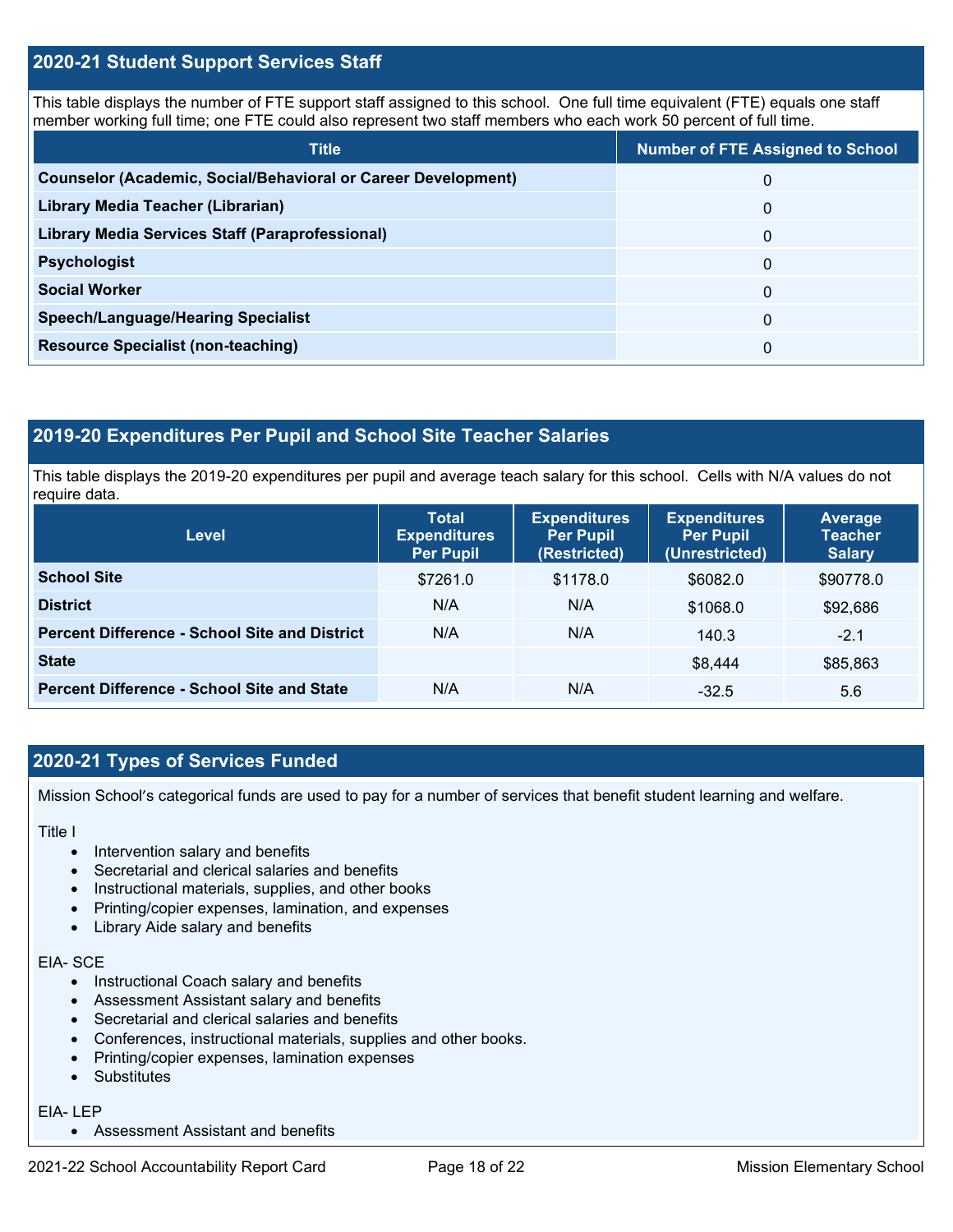- Instructional materials
- Testing materials
- Instructional Coach salary and benefits

### **2019-20 Teacher and Administrative Salaries**

This table displays the 2019-20 Teacher and Administrative salaries. For detailed information on salaries, see the CDE Certification Salaries & Benefits web page at [http://www.cde.ca.gov/ds/fd/cs/.](http://www.cde.ca.gov/ds/fd/cs/)

| Category                                             | <b>District</b><br><b>Amount</b> | <b>State Average</b><br>for Districts<br>in Same Category |
|------------------------------------------------------|----------------------------------|-----------------------------------------------------------|
| <b>Beginning Teacher Salary</b>                      | \$48,998                         | \$52,060                                                  |
| <b>Mid-Range Teacher Salary</b>                      | \$87,146                         | \$84,043                                                  |
| <b>Highest Teacher Salary</b>                        | \$105,113                        | \$107,043                                                 |
| <b>Average Principal Salary (Elementary)</b>         | \$138,892                        | \$133,582                                                 |
| <b>Average Principal Salary (Middle)</b>             | \$141,565                        | \$138,803                                                 |
| <b>Average Principal Salary (High)</b>               | \$0                              | \$133,845                                                 |
| <b>Superintendent Salary</b>                         | \$319,095                        | \$240,628                                                 |
| <b>Percent of Budget for Teacher Salaries</b>        | 37%                              | 35%                                                       |
| <b>Percent of Budget for Administrative Salaries</b> | 6%                               | 5%                                                        |

### **Professional Development**

The Ontario-Montclair School District offers research-based, on-going professional development for certificated, classified and management employees aligned with the district's long-term goals. Professional development is designed to help employees enhance their knowledge and develop needed skills to provide quality services in order to maximize student learning and achievement. Professional development courses and programs are developed and coordinated through the district's Robert Hardy Professional Development Center as well as at each school site. The focus of all professional development is based on the instructional and management priorities outlined in the goals and objectives of our strategic and school improvement plans and is based on analysis of student data. Professional development at the site and district levels address the core curriculum, instructional strategies, standards-based instruction, and classroom management. In addition, district level professional development includes workshop sessions and classroom support for beginning teachers (BTSA), courses for teachers working towards on their teaching credentials, support for veteran teachers through the Peer Assistance and Review program (PAR), technology training and classroom support, leadership development for administrators, compliance related workshops and a variety of job-specific and mandated trainings for classified employees. OMSD has several sustained initiatives including NGSS, Wonders, Eureka, QTEL, HSS, and PBIS. Coaches are trained by the district to provide ongoing support at each site to ensure and support the correct implementation in each classroom. All Mission teachers attend Structured Teacher Planning Time meetings with the Site Instructional Support Team to assist in providing the best academic program for our students. Instructional decisions are made based on the analysis of current data from various assessments using, Illuminate, the district's data system.

This table displays the number of school days dedicated to staff development and continuous improvement.

| <b>Subiect</b> '                                                                | 2019-20 2020-21 2021-22 |  |
|---------------------------------------------------------------------------------|-------------------------|--|
| Number of school days dedicated to Staff Development and Continuous Improvement |                         |  |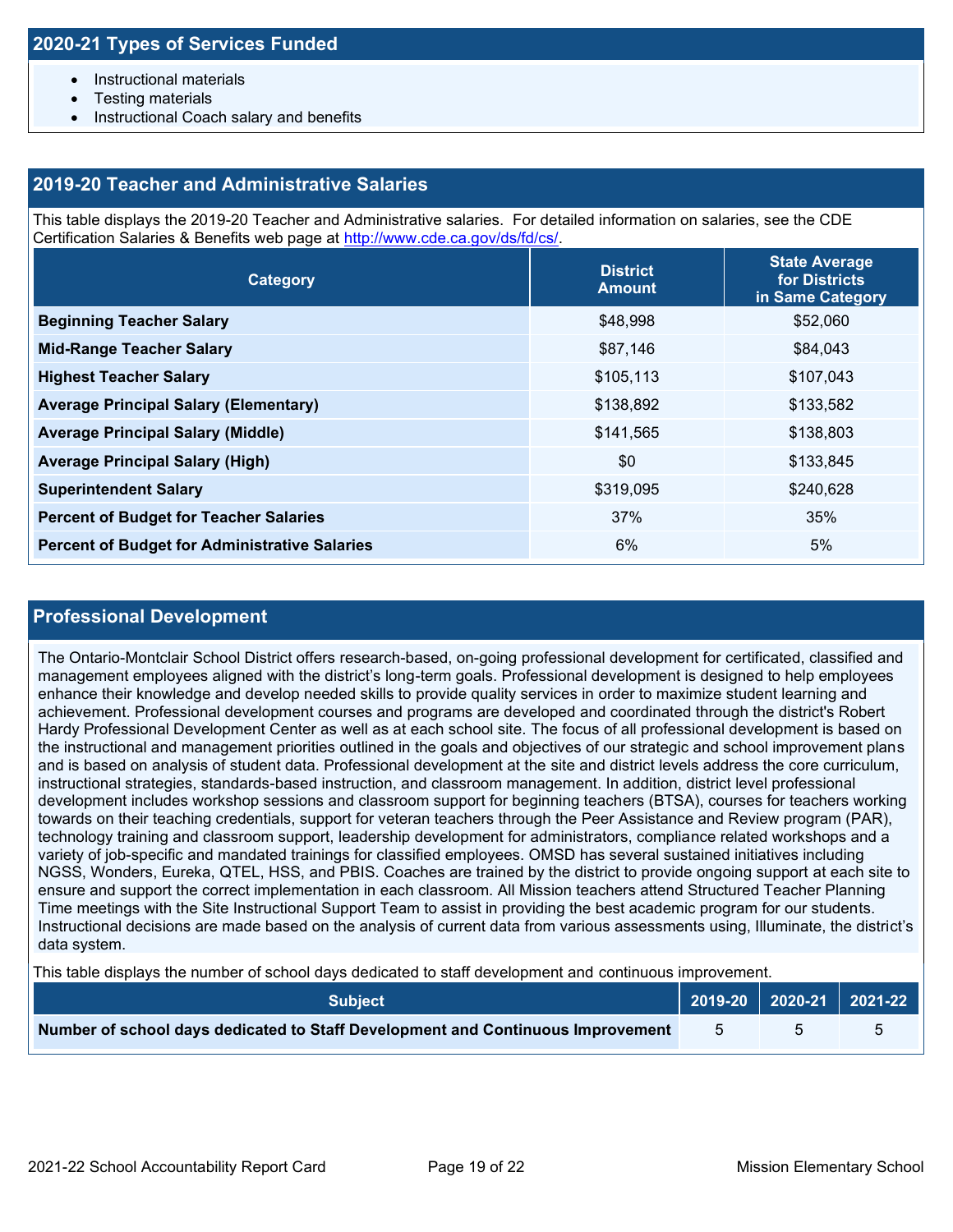# **Ontario-Montclair School District 2020-21 Local Accountability Report Card (LARC) Addendum**

# **Local Accountability Report Card (LARC) Addendum**

**2020-21 Local Accountability Report Card (LARC) Addendum Overview**



On July 14, 2021, the California State Board of Education (SBE) determined that the California Department of Education (CDE) will use the SARC as the mechanism to conduct a one-time data collection of the LEA-level aggregate test results of all school's local assessments administered during the 2020–2021 school year in order to meet the federal Every Students Succeeds Act (ESSA) reporting requirement for the Local Educational Agency Accountability Report Cards (LARCs).

Each local educational agency (LEA) is responsible for preparing and posting their annual LARC in accordance with the federal ESSA. As a courtesy, the CDE prepares and posts the LARCs on behalf of all LEAs.

Only for the 2020–2021 school year and the 2020–2021 LARCs, LEAs are required to report their aggregate local assessments test results at the LEA-level to the CDE by populating the tables below via the SARC. These data will be used to meet the LEAs' federal requirement for their LARCs. Note that it is the responsibility of the school and LEA to ensure that all student privacy and suppression rules are in place when reporting data in Tables 3 and 4 in the Addendum, as applicable.

The tables below are not part of the SBE approved 2020–2021 SARC template but rather are the mechanism by which these required data will be collected from LEAs.

For purposes of the LARC and the following tables, an LEA is defined as a school district, a county office of education, or a direct funded charter school.

| 2021-22 District Contact Information |                                   |  |  |  |
|--------------------------------------|-----------------------------------|--|--|--|
| <b>District Name</b>                 | Ontario-Montclair School District |  |  |  |
| <b>Phone Number</b>                  | $(909)$ 459-2500                  |  |  |  |
| Superintendent                       | Dr. James Q. Hammond              |  |  |  |
| <b>Email Address</b>                 | info@omsd.net                     |  |  |  |
| <b>District Website Address</b>      | https://www.omsd.net              |  |  |  |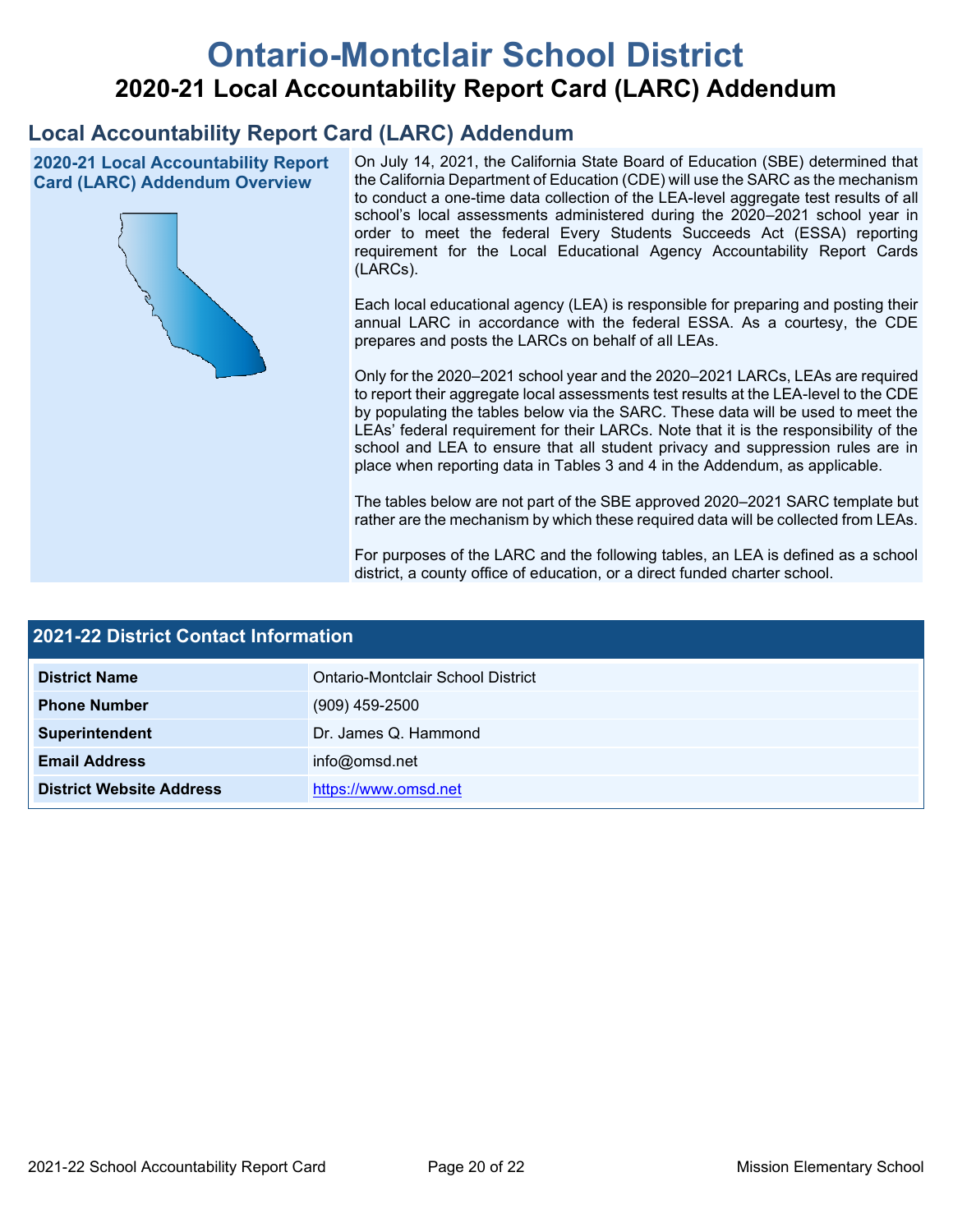## **2020-21 CAASPP Test Results in ELA by Student Group**

This table displays CAASPP test results in ELA by student group for students grades three through eight and grade eleven taking and completing a state-administered assessment. The CDE will populate this table for schools in cases where the school administered the CAASPP assessment. In cases where the school administered a local assessment instead of CAASPP, the CDE will populate this table with "NT" values, meaning this school did not test students using the CAASPP. See the local assessment(s) table for more information.

| <b>CAASPP</b><br><b>Student Groups</b>               | <b>CAASPP</b><br><b>Total</b><br><b>Enrollment</b> | <b>CAASPP</b><br><b>Number</b><br><b>Tested</b> | <b>CAASPP</b><br><b>Percent</b><br><b>Tested</b> | <b>CAASPP</b><br><b>Percent</b><br><b>Not Tested</b> | <b>CAASPP</b><br><b>Percent</b><br>Met or<br><b>Exceeded</b> |
|------------------------------------------------------|----------------------------------------------------|-------------------------------------------------|--------------------------------------------------|------------------------------------------------------|--------------------------------------------------------------|
| <b>All Students</b>                                  | 12994                                              | <b>NT</b>                                       | <b>NT</b>                                        | <b>NT</b>                                            | <b>NT</b>                                                    |
| <b>Female</b>                                        | 6378                                               | <b>NT</b>                                       | <b>NT</b>                                        | <b>NT</b>                                            | <b>NT</b>                                                    |
| <b>Male</b>                                          | 6616                                               | <b>NT</b>                                       | <b>NT</b>                                        | <b>NT</b>                                            | <b>NT</b>                                                    |
| American Indian or Alaska Native                     | 92                                                 | <b>NT</b>                                       | <b>NT</b>                                        | <b>NT</b>                                            | <b>NT</b>                                                    |
| <b>Asian</b>                                         | 257                                                | <b>NT</b>                                       | <b>NT</b>                                        | <b>NT</b>                                            | <b>NT</b>                                                    |
| <b>Black or African American</b>                     | 394                                                | <b>NT</b>                                       | <b>NT</b>                                        | <b>NT</b>                                            | NT                                                           |
| <b>Filipino</b>                                      | 81                                                 | <b>NT</b>                                       | <b>NT</b>                                        | <b>NT</b>                                            | <b>NT</b>                                                    |
| <b>Hispanic or Latino</b>                            | 11629                                              | <b>NT</b>                                       | <b>NT</b>                                        | <b>NT</b>                                            | <b>NT</b>                                                    |
| <b>Native Hawaiian or Pacific Islander</b>           | 31                                                 | <b>NT</b>                                       | <b>NT</b>                                        | <b>NT</b>                                            | <b>NT</b>                                                    |
| <b>Two or More Races</b>                             | 140                                                | <b>NT</b>                                       | <b>NT</b>                                        | <b>NT</b>                                            | <b>NT</b>                                                    |
| <b>White</b>                                         | 370                                                | <b>NT</b>                                       | <b>NT</b>                                        | <b>NT</b>                                            | <b>NT</b>                                                    |
| <b>English Learners</b>                              | 2756                                               | <b>NT</b>                                       | <b>NT</b>                                        | <b>NT</b>                                            | <b>NT</b>                                                    |
| <b>Foster Youth</b>                                  | 73                                                 | <b>NT</b>                                       | <b>NT</b>                                        | <b>NT</b>                                            | <b>NT</b>                                                    |
| <b>Homeless</b>                                      | 2320                                               | <b>NT</b>                                       | <b>NT</b>                                        | <b>NT</b>                                            | <b>NT</b>                                                    |
| <b>Military</b>                                      | $\mathbf 0$                                        | $\mathbf 0$                                     | $\mathbf 0$                                      | $\mathbf 0$                                          | 0                                                            |
| <b>Socioeconomically Disadvantaged</b>               | 11552                                              | <b>NT</b>                                       | <b>NT</b>                                        | <b>NT</b>                                            | <b>NT</b>                                                    |
| <b>Students Receiving Migrant Education Services</b> | $\Omega$                                           | $\mathbf 0$                                     | $\mathbf{0}$                                     | $\Omega$                                             | 0                                                            |
| <b>Students with Disabilities</b>                    | 1919                                               | <b>NT</b>                                       | <b>NT</b>                                        | <b>NT</b>                                            | <b>NT</b>                                                    |